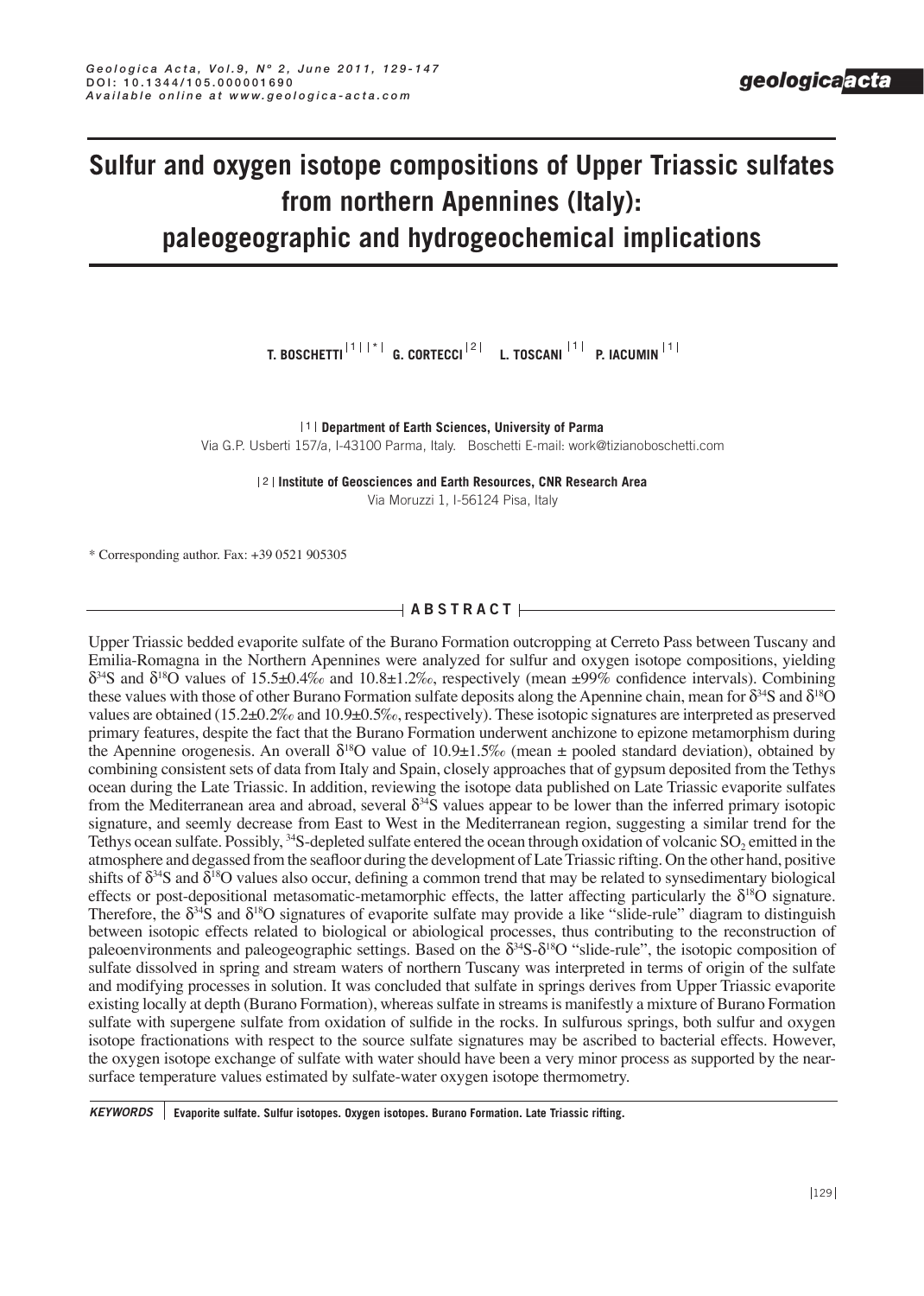#### **Introduction**

Evaporite deposits preserve much information about the Earth's past surface conditions. Such rocks are sensitive indicators of depositional environment (and climate), recorded by a variety of sedimentary structures and fabrics. Sulfate minerals are important to nearlyexclusive components of these deposits, and can help us to understand the geochemistry of ancient surface waters, including seawater.

Stable isotopes of sulfate can be used, in addition to mineralogy, chemical stratigraphy and geodynamic features, to unravel the geochemical history of the deposits. In fact, the dual isotope composition of sulfate minerals allow to trace the source of sulfur and oxygen and to possibly identify the chemical/biochemical (e.g., bacterial sulfate reduction) and physical (mixing of waters, volcanic events) processes that took place in the depositional basin. However, while sulfur isotope composition of sulfate minerals is generally preserved during burial, the oxygen isotopic composition can be modified by recrystallization and exchange with water. Oxygen isotope exchange kinetics between dissolved sulfate and water is generally very slow (Seal et al., 2000 and references therein) at temperatures lower than about 200°C. In addition to temperature, pH is another factor enhancing the exchange rate (Chiba and Sakai, 1985), and the isotopic effects are determined by the reaction time and the presence of catalysts. The latter may include sulfate-reducing bacteria, which can substantially enhance the oxygen isotope exchange rate between sulfate and water (Fritz et al., 1989; Grinenko and Ustinov, 1991), thus favouring the attainment of isotopic equilibrium even in low temperature environments.

Several sulfur-isotope age curves have been published for marine sulfate (e.g., Holser, 1977; Claypool et al., 1980; Strauss, 1997), structurally substituted sulfate in marine carbonate (SSS; Kampschulte and Strauss, 2004; Prokoph et al. 2008), and barite (Paytan et al., 2004) deposits. The sulfate-age record shows a sharp  $\delta^{34}S$  increase towards the end of Lower Triassic (Claypool et al., 1980; see also Cortecci et al., 1981), related to a catastrophic chemical event in the oceans, by which stored in deeps high- $\delta^{34}S(SO_4^2)$  brine welled up and mixed with surface ocean (Holser, 1977). A corresponding large variation of sulfate  $\delta^{18}$ O was not observed, this possibly depending on a concomitant sulfide and sulfate deposition and the isotopic effect of crystallization on sulfate that is about twice greater for  $\delta^{18}$ O than for  $\delta^{34}$ S (Claypool et al., 1980). Afterwards, the  $\delta^{34}S$  signature decreased sharply, reaching values about 16‰ lower in the Middle Triassic, possibly followed by a gradual decrease to about 13‰ at the end of Triassic (Kampschulte and Strauss, 2004). Seemingly, the same trend occurred for the sulfate  $\delta^{18}O$  signature (e.g. Claypool

et al., 1980). According to Holser et al. (1979) and Claypool et al. (1980), the isotopic composition of oceanic sulfate is basically controlled by a dynamic balance of the erosion input (oxidation of sulfide and dissolution of evaporite) and sedimentary output (deposition of sulfate and sulfide) fluxes in the ocean, and the isotopic fractionations involved in the cycle. Variations in these fluxes determined the sulfur and oxygen isotope age-curves over the geological time. Still, significant isotopic variations of evaporite sulfate most as high as about 3‰ were observed in different places within a given lithostratigraphic unit both vertically and horizontally (e.g., Claypool et al., 1980; Cortecci et al., 1981; Longinelli and Flora, 2007), possibly depending on a variety of depositional factors such as different degrees of restriction of the evaporitic basin to the open ocean (e.g., Fanlo and Ayora, 1998), bacterial sulfate reduction in local evaporating basins, or delayed oxidation of biogenic sulfide trapped in bottom waters. Post-depositional isotopic changes can also be caused especially by exchange of sulfate with water under metamorphic conditions that should affect the oxygen isotopes only. These isotopic effects should be nearly negligible, if metamorphism occurs in a practically closed system, where very low water to rock ratio is expected with anhydrous evaporite (anhydrite). The sulfur isotope composition is basically preserved during metamorphism, unless external fluids rich in sulfur are involved. Metamorphosed anhydrites from the Burano Formation of central-southern Italy (Cortecci et al., 1981) display rather consistent  $\delta^{34}S$  values within 2.5‰ with a range of about 7.5‰ for the  $\delta^{18}O$  values. Also, a  $\delta^{34}$ S range of about 8‰ was observed for Keuper sulfate in northern-central Europe, with  $\delta^{34}S$  values decreasing on average from Germany to Denmark (Nielsen, 1989). These two cases illustrate the problem of determining the isotopic composition of the parental oceanic sulfate by analyzing evaporite deposits, in the assumption that it should have been highly uniform as observed today for most samples, which display  $\delta^{34}S$  and  $\delta^{18}O$  values within only 0.5‰ (Longinelli, 1989).

The present study was undertaken to contribute to overcoming the general difficulty to assess the primary isotopic composition of oceanic sulfate and evaporites in the past, and more specifically during Late Triassic. This is of value for paleogeographic reconstruction, as well as for hydrogeochemistry when the isotopic composition is used to constrain the source of aqueous sulfate thus contributing to hydrogeological models. We were moved to the work by our interest in the Burano Formation of Italy, as it is frequently involved in the hydrologic systems through the peninsula. Therefore, the work was aimed to 1) delimit from new and past data sets the primary (synsedimentary) sulfur- and oxygen-isotope signatures of Burano Formation Late Triassic oceanic sulfate in the Apennines from Emilia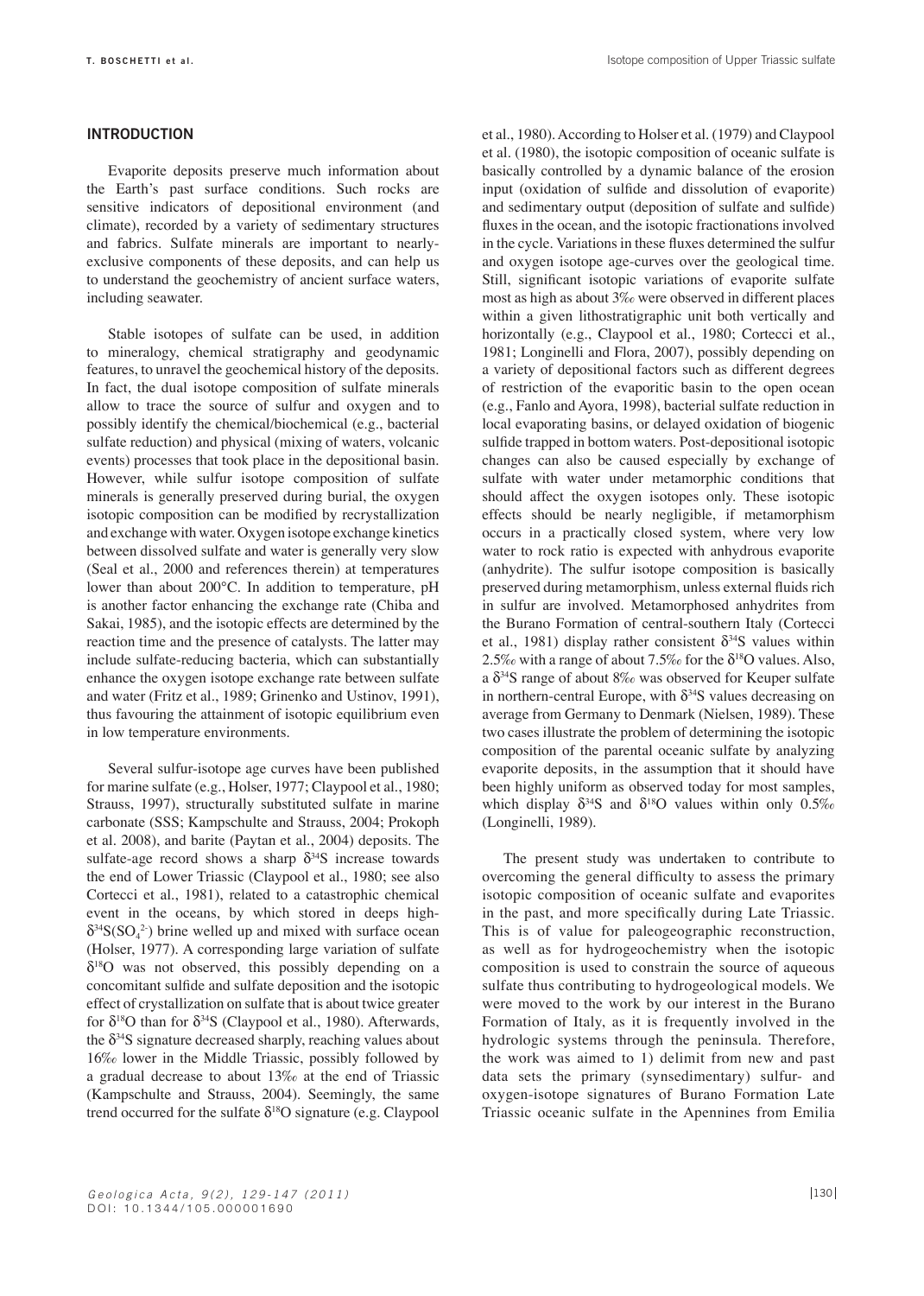(Northern Italy) to Apulia (Southern Italy), 2) compare the Burano Formation isotopic values directly with those numerically reported in literature for other Upper Triassic evaporite, barite and structurally substituted sulfate occurrences in the Tethys area (Europe and abroad), rather than with the isotope-age curves for seawater sulfate which are presented as moving averages with uncertainties (Claypool et al., 1980; Strauss, 1997; Kampschulte and Strauss, 2004), 3) infer the syn- or post-depositional secondary processes modifying the primary isotopic signature of the sulfate, and 4) apply the sulfur- and oxygen-isotopic signatures to investigate the origin and evolution of aqueous sulfate in thermalspring and stream waters of the Northern Apennines in Tuscany, where the Burano Formation occurs in the subsurface and in outcrops. With reference to points (1) and (4), original isotopic data on gypsum-anhydrite samples from some Burano Formation outcrops in Emilia and Tuscany were acquired, and treated together with published data on evaporites from other sectors of the Apennine chain.

#### **geological outline**

Triassic sulfate evaporites in Italy are represented by Scythian, Anisian and Carnian to Rhaetian deposits. Lower and Middle Triassic deposits formed under a sub-tropical arid climate mostly in a few restricted basins of the western Alps and pre-Alps (Delfrati et al., 2002). Late Triassic deposits, corresponding to a paleoevolutionary phase of the Tethyan ocean domain characterized by climate changes from arid to humid to inter-tropical (Marcoux et al., 1993), are related basically to three events: the Keuper event (German facies; Carnian to Rhaetian; some outcrops in western Sardinia), the Carnian event in the eastern Alps and pre-Alps, and the Carnian-to-Rhaetian event in the Northern and Southern Apennines. Foraminiferal assemblages of carbonates in Burano Formation indicate age ranges from Carnian to Norian in Tuscany (Martini et al., 1989) and Norian to Rhaetian in Umbria (Ciarapica et al., 1987). The evaporite deposits in the Northern Apennines are represented by the Burano Formation and the Calcare Cavernoso Formation. Burano Formation is composed of meter-to-decameter alternations of gypsumanhydrite and dolostones with minor halite, which were deposited mainly in a subaqueous environment (Lugli, 2001). Near to our study area in the Secchia River Valley a thickness of 2,200m was inferred for Burano Formation (Colombetti and Zerilli, 1987). In the Secchia River Valley, the Burano sequence is disrupted into thrust slides included tectonically into the younger allocthonous Ligurian units. Tectonization was strong, thus precluding a satisfactory reconstruction of the

stratigraphy of the formation (Lugli, 2001). The Calcare Cavernoso Formation is a rauhwacke at the base of the Tuscan Nappe; it should be the "autoclastic" derivative of the Burano Formation, through anhydrite hydration followed by dissolution of the resulting gypsum. The Calcare Cavernoso Formation is a carbonatesiliciclastic sequence deposited during the Mesozoic ingression of the Tethyan ocean into the rift system, cutting the Variscan orogen and its European foreland (Passeri, 1975). Locally, its thickness was found to be more than 700m (Costantini et al., 2002). The "plastic" Late Triassic lithotypes acted as glide horizons for the detachment of the sedimentary Tuscan Nappe from the Paleozoic basement during the formation of the Apennine chain (Boccaletti et al., 1987; Carmignani and Kligfield, 1990). The Burano Formation was delineated mainly by boreholes drilled in Emilia-Romagna, Tuscany, Umbria, Marche, Latium and Apulia (Figures 1 and 2; Martinis and Pieri, 1963). In Emilia (the Emilia-Romagna region's western portion), the Burano Formation (named Sassalbo Gypsum Unit) crops out along the Secchia River valley up to the divide (Western Emilia), and at Sassalbo (Northwestern Tuscany) in the upper Rosaro River valley. During the Apennine orogenesis, the Burano Formation and Calcare Cavernoso Formation in the Apuane Alps sector (Fig. 1) should have undergone anchizone to epizone metamorphism (e.g., Cerrina Feroni et al., 1983; Lugli, 2001).

A reconstruction of the Burano Formation history from sedimentation to the end of Northern Apennine orogenesis in the Secchia River Valley (Fig. 1) not far from the Apuane Alps metamorphic complex (greenschist facies) has been proposed (Lugli, 2001; Lugli et al., 2002): a) prevalent deposition of gypsum in Late Triassic basins; b) gypsum dehydration during burial to form anhydrite (Cretaceous?); c) syn-tectonic detachment of the anhydrite-bearing horizons and rock brecciation; d) hydrothermal deposition of minor sparry magnesite and partial metasomatic replacement of dolomite by magnesite. Homogenization temperatures of fluid inclusions in metasomatic magnesite and authigenic quartz in anhydrite beds range from 230°C to 315°C, corresponding to pressure-corrected maximum trapping values of 380°C to 400°C (Lugli, 2001; Lugli et al., 2002). The main source of these Mg-rich fluids was related to metamorphic reactions in the Apuane Alps complex (Lugli et al., 2002); e) sub-surface dissolution of halite to form residual caprock-like anhydrite mega-breccias; f) complete regypsification of anhydrite during exhumation at sub-surface conditions; and g) evaporite dissolution at surface exposure producing cellular dolomite breccias (Calcare Cavernoso Formation).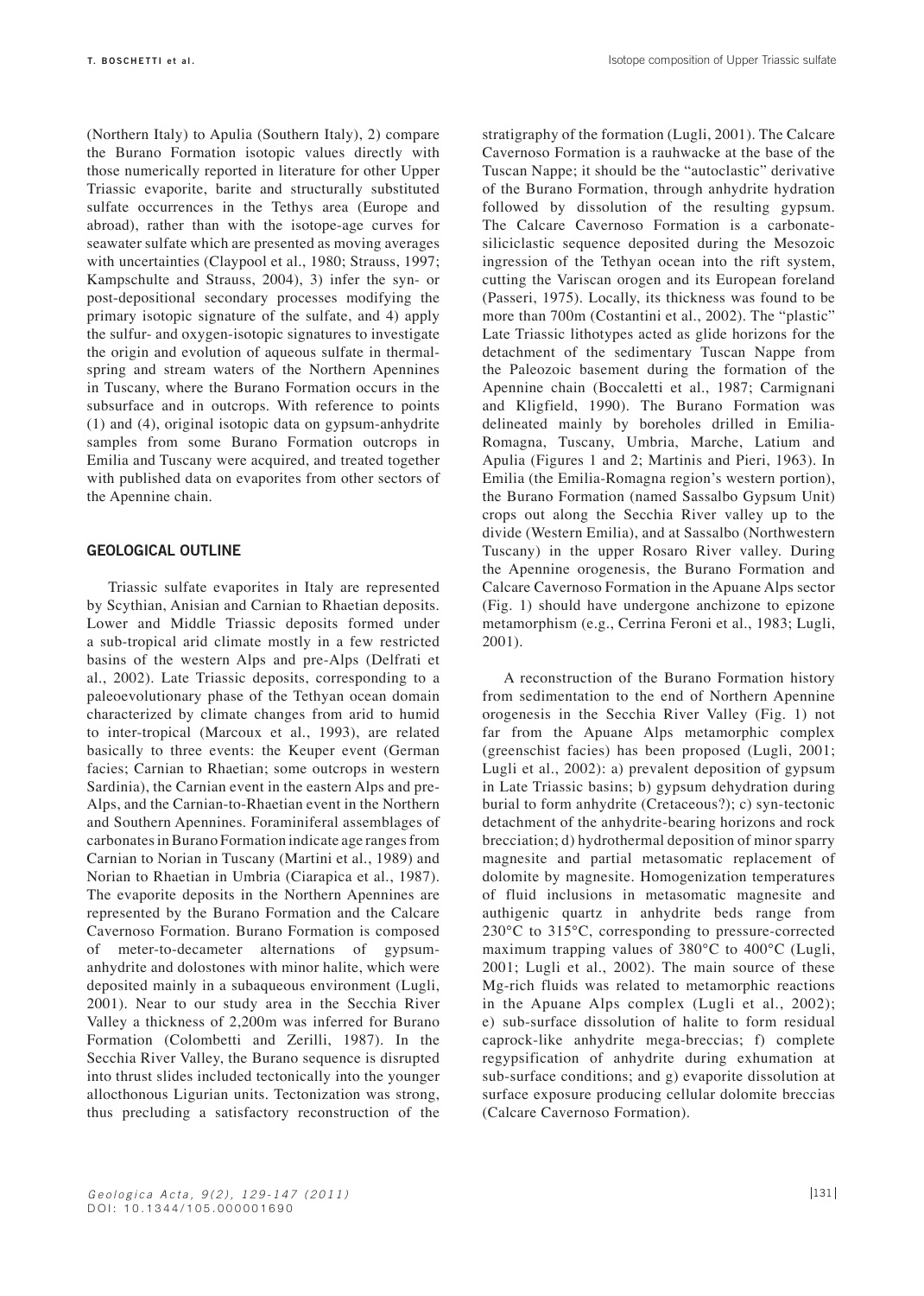Some springs studied in the present work are located on the side of the Apuane Alps massif (open triangles MN, MS, Eq in Fig. 1). This massif underwent the Oligocene-Miocene greenschist facies metamorphism (380-465°C; Cortecci et al., 1989 and references therein) during the Apennine orogenesis, and is the site of stratiform and vein barite-iron oxide-pyrite ore deposits hosted within Middle to Late Triassic terrains. The vein ore should have been deposited by metamorphic fluids that remobilized the stratiform ore at estimated isotopic temperatures of 300400°C (Cortecci et al., 1989; see also Costagliola et al., 1997).

## **Analytical methods**

#### **Chemical analyses of water samples**

In the field, temperature and pH were determined using an ORION 250A instrument equipped with a Ross glass electrode, and total aqueous sulfide as



**Geological-structural map of the Northern Apennines sector of interest for the present work (modified from Leoni and Pertusati, 2002). 1)**  FIGURE 1 **Autochthonous, a: Hercynian metamorphic basement, b: Mesozoic carbonatic cover, c: Sericitic Schists and Pseudo-Macigno (Upper Cretaceous-Oligocene); 2) Massa Unit, a: Hercynian metamorphic basement, b: Verrucano (Middle-Upper Triassic); 3) Anidriti di Burano/Calcare Cavernoso: evaporites, rauhwacke and tectonic breccias; 4) Tuscan Nappe, a:** *Rhaetavicula contorta* **limestone (Rhaetian), b: Macigno Fm. (Middle-Upper Oligocene); 5) Mt Modino and Mt Ventasso Units: turbiditic sandstones (Upper Oligocene-Lower Miocene) and Basal Complex (Lower Cretaceous-Upper Oligocene); 6) Cervarola Unit (Lower-Middle Miocene); 7) Canetolo Unit (Upper Cretaceous-Lower Miocene); 8) Internal and External Ligurian Units (Upper Jurassic-Paleocene); 9) Ranzano Epiligurian Unit (Middle-Upper Eocene-Lower Miocene); 10) intramountain basins (Pliocene-Pleistocene); 11) detritus and alluvia; 12) and 13) thrusts and faults. Locations of handled evaporite sulfate deposits, springs and river waters are shown: for evaporites, see locality names in Table 1; for springs, keys to symbols are in Table 3 and caption of Figure 4. In the inset, known occurrences and distribution of Upper Triassic evaporite sulfates from outcrops (1 to 9; 1: Passo del Cerreto between Emilia-Romagna and Tuscany) and drilled cores (10 to 12 in Northern Apennines: Fossombrone-1, Burano-1, Perugia-1 and 2 boreholes; and 13 in Central Apennines: Antrodoco-1 borehole).**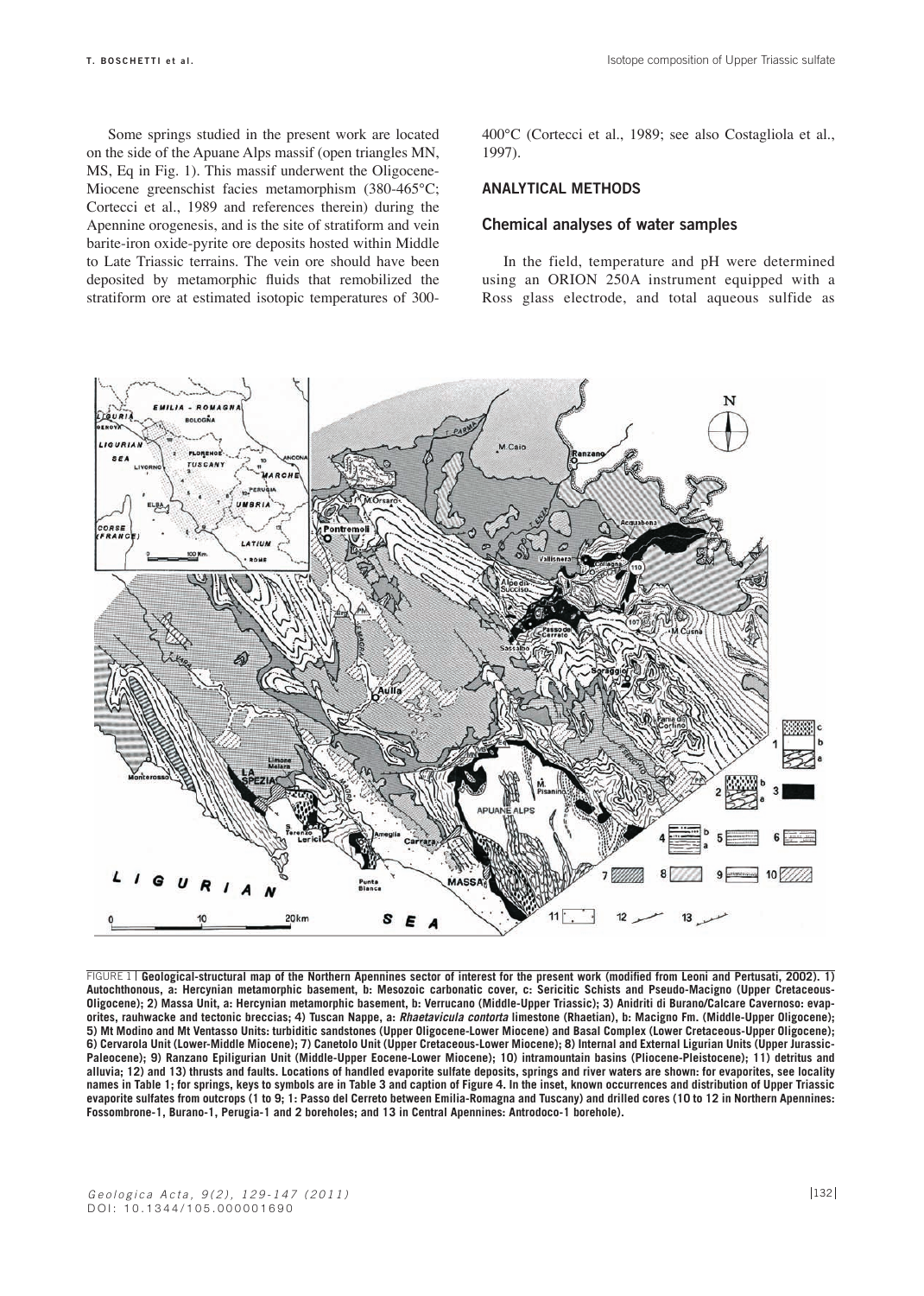$H_2S^0 + HS^- + S^{2-}$  and aqueous silica as  $SiO_2(aq)$  by means of a Merck SQ300 photometer with Merck Spectroquant kits and Eaton et al. (1995) methods. Water aliquots for laboratory analyses were filtered by Aquaprep® V 50mm syringe filters with Verspore® membrane  $(0.45 \mu m)$  and then stored in the dark at  $4^{\circ}$ C. In the

filtrate,  $SO_4^2$  was determined by ionic chromatography (DX 100 DIONEX with auto-regenerated anionic suppression). Formaldehyde solution (3ml, 36.5%) and cadmium acetate solution (20ml, 20%, supplemented with acetic acid) were added in field to the water aliquots for sulfate isotope analysis (1.5liter) in order to stop



**Occurrences and distribution of Upper Triassic sulfate evaporites as outcrops or drilled deposits in Italy. In the inset: paleogeographic map**  FIGURE 2 **of the Apulia/Adria Plate during Late Triassic (modified after Ciarapica, 2007). See also Figure 3B for tectonic plate setting in the Western Tethys.**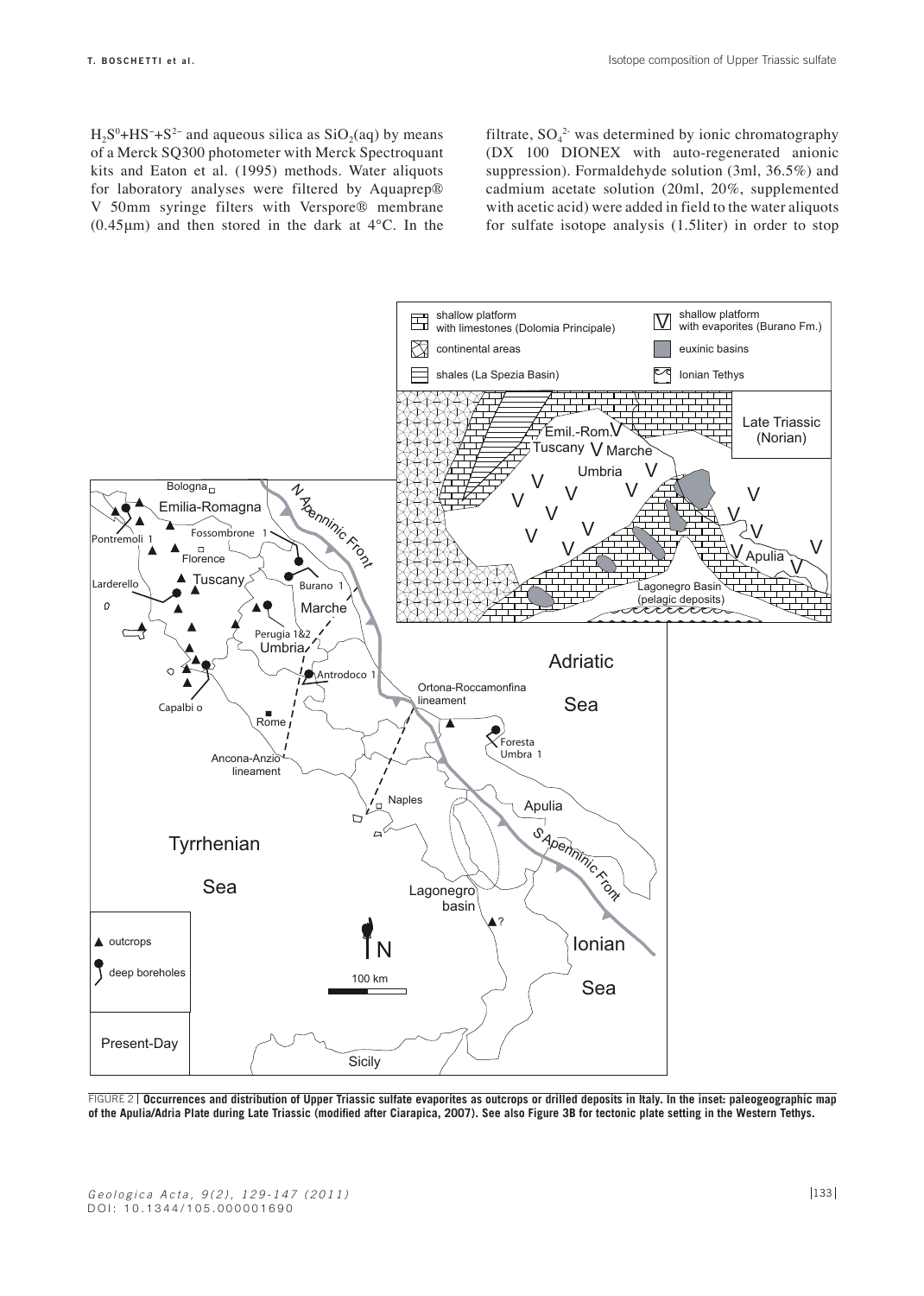bacterial activity and precipitate sulfides, respectively, then removing the latter as cadmium sulfide (CdS) by filtration in laboratory.

# **Isotopic analyses of gypsum-anhydrite, aqueous sulfate and water samples**

Powered gypsum/anhydrite was milled in steel mortar and dissolved in Milli-Q ultrapure water. The solution was acidified with hydrochloric acid to pH≈2, heated at near boiling, and then added with  $BaCl<sub>2</sub>$ solution to precipitate the sulfate ions as  $BaSO<sub>4</sub>$ . The same procedure was applied to precipitate sulfate as BaSO4 from filtered, sulfide-free water samples. Before precipitation, organic matter in solution was removed before boiling by oxidation with  $KMnO<sub>4</sub>$  under acid conditions, then destroying the permanganate excess with  $KNO<sub>2</sub>$  solution. Cadmium sulfide was not kept for sulfur isotope analysis, due to the quite small, unusable amount recovered on the filter.

Aliquots of  $BaSO<sub>4</sub>$  were analyzed for S and O isotope composition by CF-IRMS (Continuous Flow-Ion Ratio Mass Spectrometry), following the procedures of Giesemann et al. (1994) and Boschetti and Iacumin (2005), respectively. A Eurovector 3028 HT elemental analyzer interfaced to a Micromass Isoprime mass spectrometer was used at the University of Nevada-Reno for sulfur isotopes, and a Thermo Finnigan TC/EA unit interfaced to a Delta Plus XP mass spectrometer was used at the University of Parma for oxygen isotopes. The obtained  $\delta^{34}S$  and  $\delta^{18}O$  values are given in ‰, relative to the Vienna Canyon Diablo Troilite (V-CDT) standard for S and V-SMOW standard for O. The precision of the methods (preparation and analysis) was within  $\pm 0.2\%$  for S and  $\pm 0.4\%$  for O. Standardization  $(\delta^{34}S \text{ and } \delta^{18}O)$  of the reference gases  $(SO_2 \text{ and } CO)$  was made using NZ-1 (IAEA-S1; NIST RM 8554; -0.3‰ vs. V-CDT) and NZ-2 (IAEA-S-2; NIST RM 8555; 22.0‰ vs. V-CDT) for  $SO_2$  (Coplen and Krouse, 1998), and NBS-127 (NIST RM 8557; BaSO<sub>4</sub> precipitated from seawater, with the recently assigned value of 8.6‰ vs. V-SMOW; Brand et al., 2009) as well as IAEA-CH-6 (sucrose, 36.4‰ vs. V-SMOW) for CO (see Boschetti and Iacumin, 2005).

The  $\delta^{18}$ O of waters was determined by equilibration of  $CO<sub>2</sub>$  with water at 18°C using a Finnigan GLF 1086 automatic equilibration device on-line with a Delta Plus Finnigan mass spectrometer (University of Parma), and is reported in ‰ relative to the V-SMOW standard; the analytical precision was  $\pm 0.07\%$ . The procedure was calibrated against the international water standards recommended by the International Atomic Energy Agency (IAEA) (V-SMOW, GISP and SLAP) with assigned  $\delta^{18}O$  values vs. V-SMOW of -24.8‰ for GISP, and -55.5‰ for SLAP (Brand et al., 2009).

Recently, Longinelli and Flora (2007) emphasized that the analytical procedures used to measure the  $\delta^{18}O(SO_4)$  parameter led to rather large discrepancies between the obtained results. For instance,  $\delta^{18}$ O values in the range of 8.1‰ to 11‰ were reported for modern seawater sulfate precipitated and reacted as BaSO<sub>4</sub> separate (see Longinelli and Flora, 2007 and reference therein). However, these analytical uncertainties refer to *off-line* preparation of  $CO<sub>2</sub>$  for mass spectrometry, which requires inductive heating of  $BaSO<sub>4</sub>$  with graphite plus glow-discharge conversion of produced CO fraction to  $CO<sub>2</sub>$  (e.g., Rees and Holt, 1991). Using this method, a first inter-comparison  $\delta^{18}$ O value of 9.3±0.4‰ was assigned to the NBS-127 reference standard (seawater sulfate; IAEA; Gonfiantini et al., 1995). Nowadays, the certified  $\delta^{18}$ O of the NBS 127 standard is  $8.6\% \pm 0.2\%$  as obtained by the CF-IRMS *on-line* technique (NIST RM 8557; e.g., Böhlke et al., 2003). This value was confirmed by Boschetti and Iacumin (2005; 8.6±0.1‰) and Halas et al. (2007;  $8.73\pm0.05\%$ , and should be accepted as representative of the oxygen isotope signature of sulfate ions in the present-day ocean. It should be noted that the  $\delta^{18}O(SO_4)$ of 8.6‰ measured in H. Sakai's laboratory (Institute for Thermal Springs Research, Okayama University, Misasa, Japan) using the *off-line* technique was taken by Claypoool et al. (1980) as the normalizing value for their  $\delta^{18}$ O-age curve of marine sulfate. However, papers dealing with isotope geochemistry of marine sulfates often do not mention any analytical calibration or report measured values on seawater sulfate as longago recommended by Cortecci et al. (1981). The  $\delta^{18}O$ values reported in the latter article were corrected by -0.9‰, as a  $\delta^{18}O$  of 9.5‰ was measured for seawater sulfate. In conclusion, it is problematic to evaluate the reliability degree of published oxygen isotope data as often the application of the normalizing procedure is not documented, this precluding the possibility of making accurate comparisons of isotopic signatures at local and global scales.

#### **Statistical calculations**

Mean, standard deviation (SD), Student's t-test and Fisher's F-test values (for confidence intervals [C.I.] of 95% and 99%), were calculated using a Microsoft Excel 2003 spreadsheet. Pooled standard deviation (PSD) between two sample groups with  $SD<sub>a</sub>$  and  $SD<sub>b</sub>$  standard deviations and  $N_a$  and  $N_b$  sizes was calculated according to Motulsky (1995):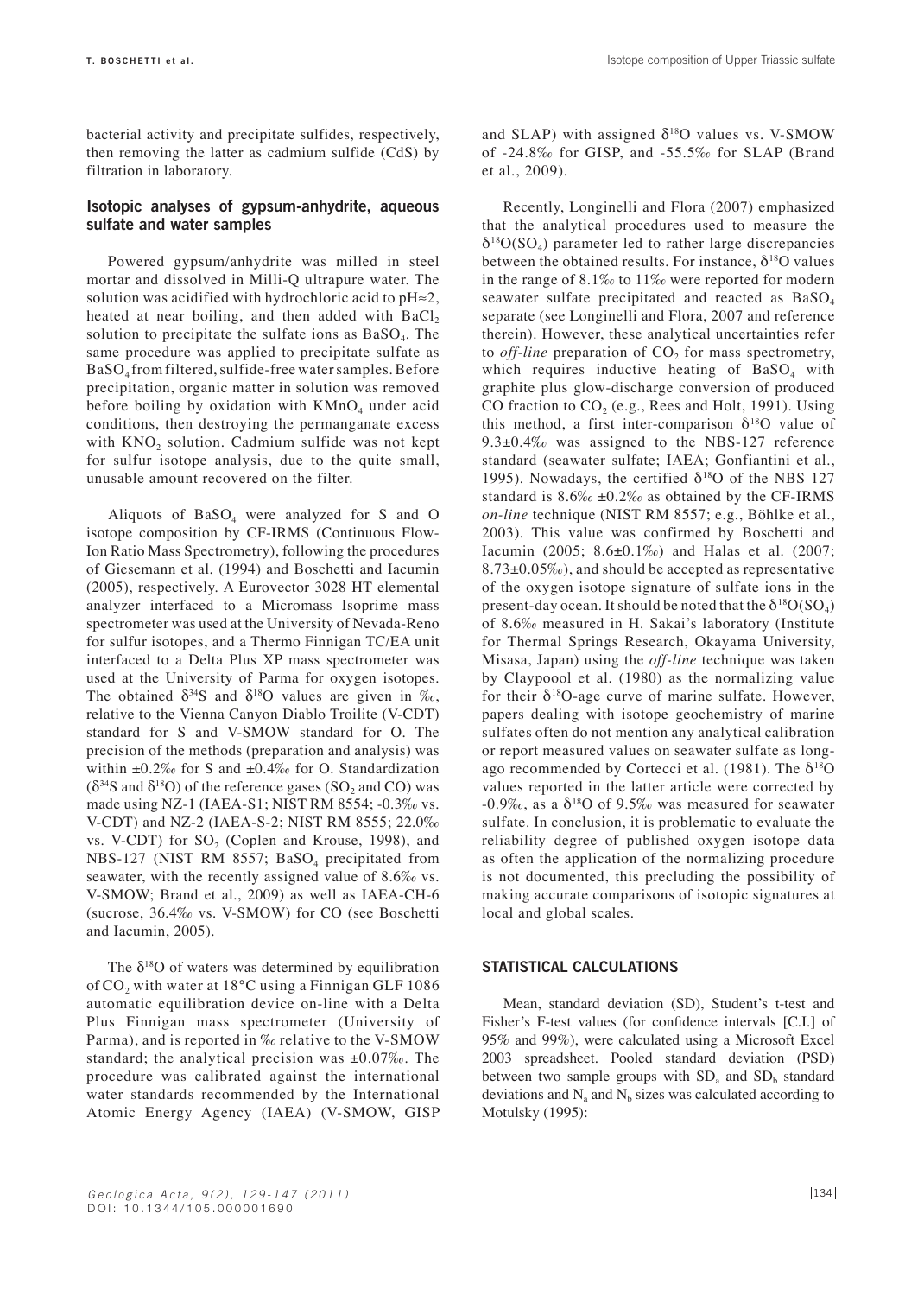$$
PSD = \sqrt{\frac{(N_a - 1) * SD_a^2 + (N_b - 1) * SD_b^2}{N_a + N_b - 2}}
$$

#### **Results and discussion**

Localizations of handled evaporite outcrops, springs and stream waters are shown in the geological-structural map of Fig. 1. Evaporite samples were collected from tectonic slides distributed in the Secchia River Valley within an interval of more than 10km. The strong tectonization and erosion phenomena did not allow to relate the samples to specific beds. The analytical results for studied evaporite sulfates are reported in Table 1. In Table 2, a compilation of the isotopic data is given for Late Triassic evaporites from the present work and from the literature. The analytical results for thermal springs are reported in Table 3.

# **Upper Triassic sulfate evaporites from Italy (Burano Formation)**

Several Late Triassic (from 228±2 to 199.6±0.6Ma; Ogg, 2004) evaporite sulfate deposits in the world were investigated for their sulfur and oxygen isotope composition, e.g., in Israel and Canada (Claypool et al., 1980), Italian (Cortecci et al., 1981; Longinelli and Flora, 2007) and Austrian Alps (e.g., Schroll and Rantitsch, 2005), Italian Apennines (Cortecci et al., 1981, 2000; Bigazzi et al., 1996; Dinelli et al., 1999; Boschetti et al., 2005), Swiss Jura Mountains (Rick, 1990; Pearson et al., 1991), Northern and Northeastern Spain (Utrilla et al., 1992), and Lorraine Basin (Fanlo and Ayora, 1998). The compilation by Strauss (1997) of the  $\delta^{34}S$  values available in 1992 for Phanerozoic evaporite sulfates was integrated by Kampschulte and Strauss (2004 and source references therein).

The Burano Formation sulfates analyzed in this study refer to the northern part of the Northern Apennines, and were sampled from Upper Triassic gypsum outcrops near the Passo del Cerreto (Sassalbo, Tuscany; Acquabona, Collagna and Vallisnera, Emilia-Romagna; Fig. 1). The  $\delta^{34}S$  and  $\delta^{18}O$  values of the samples of bedded gypsumanhydrite (see Table 1) are quite consistent, with ranges of 15.1 to 16.0‰ (mean ±SD=15.5±0.4‰) and 9.1 to 12.6‰ (mean  $\pm$ SD=10.8 $\pm$ 1.0‰), respectively. These match with previous data from other minor Upper Triassic outcrops in Tuscany and Emilia-Romagna ( $\delta^{34}S=14.6$  to 16.7‰ and  $\delta^{18}O=8.7$  to 10.7‰; Dinelli et al., 1999; Boschetti et al., 2005), as well as with the  $\delta^{18}$ O values of 11.0 $\pm$ 1.4‰ obtained by Longinelli (1968) when analyzing Burano Formation anhydrite from deep drillings in Tuscany and normalized to the present-day accepted seawater  $\delta^{18}O$ value of 8.6‰. All-inclusive mean ( $\pm$ SD)  $\delta^{34}$ S and  $\delta^{18}$ O

TABLE 1 | Oxygen and sulfur isotope composition of Upper Triassic **evaporite sulfates from the Burano Formation at the Passo del Cerreto (Secchia River Valley) between Emilia-Romagna and Tuscany. The mineralogical composition of samples is gypsum prevalent on anhydrite (± celestine). The statistical parameters do not include the vein sulfate**

| Sample                 | $\delta^{18}O(SO_4)$ | $\delta^{34}S(SO_4)$ |  |  |
|------------------------|----------------------|----------------------|--|--|
|                        | ‰ vs. V-SMOW         | ‰ vs. V-CDT          |  |  |
| Acquabona1             | 10.3                 | 15.1                 |  |  |
| Acquabona2             | 11.2                 | 15.9                 |  |  |
| Collagna1              | 12.6                 | 15.5                 |  |  |
| Sassalbo1              | 11.4                 | 15.7                 |  |  |
| Sassalbo2              | 9.1                  | 15.4                 |  |  |
| <sup>T</sup> Sassalbo3 | 12.9                 | 17.0                 |  |  |
| Sassalbo4              | 10.7                 | 16.0                 |  |  |
| Vallisnera1            | 10.4                 | 15.1                 |  |  |
| Vallisnera2            | 11.0                 | 15.1                 |  |  |
| Mean                   | 10.8                 | 15.5                 |  |  |
| SD                     | 1.0                  | 0.4                  |  |  |
| CI 95%                 | 0.8                  | 0.3                  |  |  |
| CI 99%                 | 1.2                  | 0.4                  |  |  |

† vein sulfate.

values for Burano Formation sulfate in Tuscany and Emilia-Romagna are 15.4±0.6‰ for sulfur and 10.7±1.2‰ for oxygen (Table 2). A gypsum vein from the Sassalbo deposit (Table 1) is enriched in  $34S$  and  $18O$  by about  $2\%$ . as expected from the isotope fractionations involved in the dissolution-crystallization cycle (e.g., Szaran et al., 1998).

Burano Formation anhydrites (metamorphosed) at different depths between 2,000 and 2,300m from borehole Burano-1 drilled in the Marche region, which borders Tuscany and Emilia in the southern-eastern sector of the Northern Apennines, show consistent  $\delta^{34}S$  (15.2±0.2‰) and  $\delta^{18}O$  (10.9±0.3‰) values (Cortecci et al., 1981; Fig. 2). In this sector, however, metamorphosed anhydrite samples from borehole Perugia-2 in the Umbria region are appreciably enriched in  $34S$  by about  $2\%$  and in  $18O$ by about 6‰, and may be considered as outliers. In fact, metamorphosed anhydrite in the more southern Apulia region in the Southern Apennines from borehole Foresta Umbra-1 (Cortecci et al., 1981) and outcrops (Pietre Nere locality; Bigazzi et al., 1996; Cortecci et al., 2000) has fairly normal  $\delta^{34}S$  of 15.0±0.8‰ (N=18) and  $\delta^{18}O$ of 12.7±0.6‰ (N=2). Finally, presumed Upper Triassic gypsum and anhydrite from layers in boreholes drilled in the Larderello-Travale geothermal area of Tuscany were found to have  $\delta^{34}S=14.9\pm0.4\%$  (N=5), with an outlier of +19.3‰ associated with skarn as a result of metamorphic and metasomatic processes (Milanese, 1993). Overall, mean  $(\pm\mathrm{SD})\,\delta^{34}\mathrm{S}$  and  $\delta^{18}\mathrm{O}$  of  $15.2\pm0.7\%$  (N=38) and  $10.9\pm1.3\%$ (N=26) values can be assigned to primary (i.e., unaffected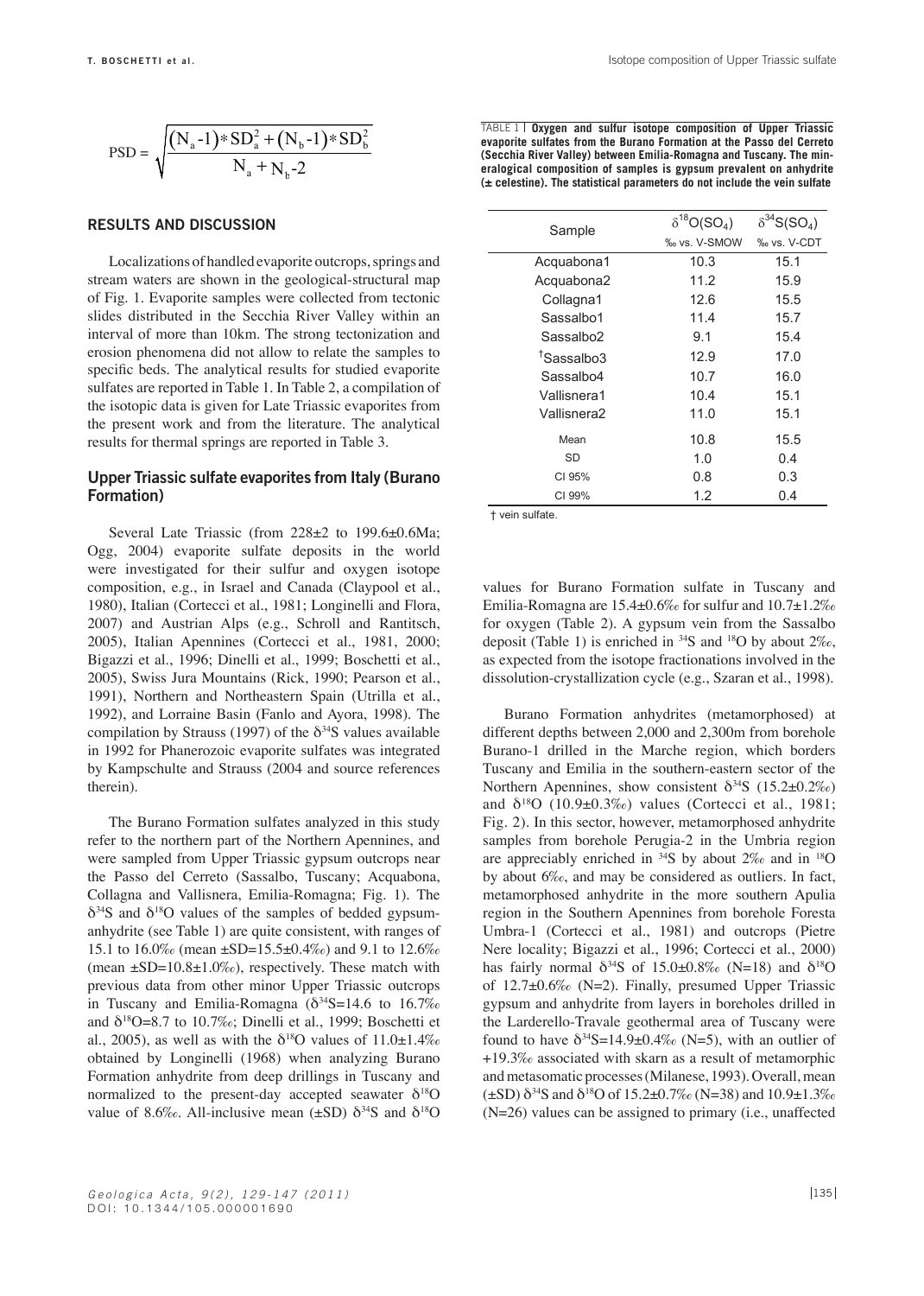| Number as      | <b>Upper Triassic</b>                                     |             | $\delta^{18}O(SO_4)$ ‰ vs. V-SMOW |           |     | $\delta^{34}S(SO_4)$ ‰ vs. V-CDT |      |     |           | References |                                                                                                                                                           |
|----------------|-----------------------------------------------------------|-------------|-----------------------------------|-----------|-----|----------------------------------|------|-----|-----------|------------|-----------------------------------------------------------------------------------------------------------------------------------------------------------|
| in Fig. 2      | Formations                                                | Country     | mean                              | <b>SD</b> | CI  | N                                | mean | SD  | <b>CI</b> | N          |                                                                                                                                                           |
| 1              | <sup>†</sup> Burano<br>(overall excluding Umbria)         | Italy       | 10.9                              | 1.3       | 0.5 | 26                               | 15.2 | 0.7 | 0.2       | 38         | this work; Bigazzi et al. 1996; Boschetti et al.<br>2005; Cortecci et al. 1981, 2000; Dinelli et al.<br>1999; <sup>T</sup> Longinelli 1968; Milanese 1993 |
| not shown      | <b>Burano</b><br>(Tuscany-Emilia Romagna,<br>N Apennines) | Italy       | 10.7                              | 1.2       | 0.6 | 22                               | 15.4 | 0.6 | 0.3       | 18         | this work; Boschetti et al. 2005; Dinelli Et Al.<br>1999; <sup>T</sup> Longinelli 1968; Milanese 1993                                                     |
| not shown      | <b>Burano</b><br>(Marche, N Apennines)                    | Italy       | 10.9                              | 0.3       |     | $\overline{2}$                   | 15.2 | 0.2 |           | 2          | Cortecci et al. 1981                                                                                                                                      |
| $1*$           | <b>Burano</b><br>(Umbria, N Apennines)                    | Italy       | 17.4                              | 1.0       |     | $\overline{2}$                   | 17.2 | 0.3 |           | 2          | Cortecci et al. 1981                                                                                                                                      |
| not shown      | <b>Burano</b><br>(Apulia, S Apennines)                    | Italy       | 12.7                              | 0.6       |     | $\overline{2}$                   | 15.0 | 0.8 | 0.4       | 18         | Bigazzi et al. 1996; Cortecci et al. 1981;<br>Cortecci et al. 2000                                                                                        |
| $\overline{2}$ | Gypskeuper<br>(Folded Jura)                               | Swiss       | 11.3                              | 1.7       | 1.8 | 6                                | 16.5 | 0.7 | 0.8       | 6          | <b>Rick 1990</b>                                                                                                                                          |
| $2^*$          | Gypskeuper<br>(Tabular Jura)                              | Swiss       | 13.2                              | 0.8       | 1.0 | 5                                | 14.6 | 0.6 | 0.8       | 5          | Pearson et al. 1991                                                                                                                                       |
| 3              | Keuper                                                    | Spain       | 11.9                              | 0.6       | 0.3 | 15                               | 14.5 | 0.7 | 0.4       | 15         | Alonso-Azcárate et al. 2006                                                                                                                               |
| $3*$           | <b>CRA</b>                                                | Spain       | 21.4                              | 1.1       | 0.6 | 15                               | 18.2 | 1.1 | 0.6       | 15         | Alonso-Azcárate et al. 2006                                                                                                                               |
| 4              | <sup>†</sup> Charlie Lake                                 | Canada      | 12.2                              | 0.4       |     | $\overline{2}$                   | 14.2 | 0.7 | 0.5       | 9          | Claypool et al. 1980                                                                                                                                      |
| 5              | <sup>T</sup> Keuper                                       | Spain       | 11.1                              | 1.7       | 0.8 | 21                               | 13.4 | 1.5 | 0.7       | 21         | Utrilla et al. 1992                                                                                                                                       |
| 6              | Lorraine Basin                                            | France      | 13.0                              | 0.8       | 0.7 | 8                                | 15.4 | 0.4 | 0.2       | 26         | Fanlo and Ayora 1998                                                                                                                                      |
| 7              | <sup>†</sup> Mohilla                                      | Israel      | 12.7                              | 1.8       | 2.2 | 5                                | 16.6 | 0.8 | 0.6       | 9          | Claypool et al. 1980                                                                                                                                      |
| 8              | <b>NE Alps</b>                                            | Italy       | 14.7                              | 1.2       | 0.6 | 20                               | 15.0 | 0.4 | 0.6       | 4          | Longinelli and Flora 2007                                                                                                                                 |
| 9              | <sup>t</sup> S Alps                                       | Italy       | 14.1                              | 1.5       | 1.9 | 5                                | 16.8 | 0.4 | 0.6       | 5          | Cortecci et al. 1981                                                                                                                                      |
| 10             | <sup>†</sup> CW Alps                                      | Italy/Swiss | 16.7                              | 1.3       | 2.0 | 4                                | 16.2 | 0.5 | 0.8       | 4          | Cortecci et al. 1981                                                                                                                                      |

**Mean isotope values and statistical parameters of Upper Triassic evaporite sulfates from Italy and other countries in the world. Treated oc-**TABLE 2**currences are those for which both sulfur and oxygen isotopic data are available**

\* significative difference in comparison with other data from the same formation; SD: standard deviation, CI: confidence interval at 95%, N: number of samples.

† oxygen isotope values normalized to the present-day accepted value of 8.6‰ for seawater sulfate.

by bacterial reduction and metamorphic effects) Burano Formation sulfate of the Italian Apennines from Emilia to Tuscany to Marche to Apulia, with 95% confidence intervals of 0.2 and 0.5‰, respectively (Table 2). Based on the concomitant positive variation of sulfur and oxygen isotopes, the sulfate from Umbria may feel some effects due to microbial reduction in the depositional basin, and was not included in the Apennine mean calculation for primary sulfate.

Let us discuss in more detail the vein sulfate from Sassalbo. Its isotopic composition is  $\delta^{34}S=17.0\%$ and  $\delta^{18}O=12.9\%$  (Table 1). These values are consistent with the following 1) values measured in metamorphic-vein barite from the Apuane Alps ore showing  $\delta^{34}S$  and  $\delta^{18}O$  values in the ranges 14-20‰ and 13-14‰, respectively (Cortecci et al., 1989), suggesting that the vein gypsum is the hydrated product of a metamorphic anhydrite vein deposited during the Apennine orogenesis; 2) vein-gypsum precipitation

may have occurred from a Ca-sulfate solution similarly to present-day thermal springs in northern Tuscany (see later section on spring and stream waters).

#### **Upper Triassic sulfate evaporites from Italy and abroad**

In Fig. 3, the reported data refer only to deposits for which dual sulfur and oxygen isotopic data are available. Note especially the high  $\delta^{34}S$  consistency of the Upper Triassic evaporite sulfates from Italian occurrences (like the Northern Apennines and Northeastern Alps) and the Carnian ones from the Austrian Eastern Alps, with a  $\delta^{34}$ S mean of 15.8±0.4‰ (Götzinger et al., 2001; quoted in Schroll and Rantitsch, 2005), which in turn is nearly equal to the mean  $\delta^{34}S$  of 14.6±1.1‰ shown by barites from the Bleiberg deposit (Eastern Alps, Carinthia, Austria) and presumed to be Carnian and marine (Schroll et al., 1983; Schroll and Rantitsch, 2005).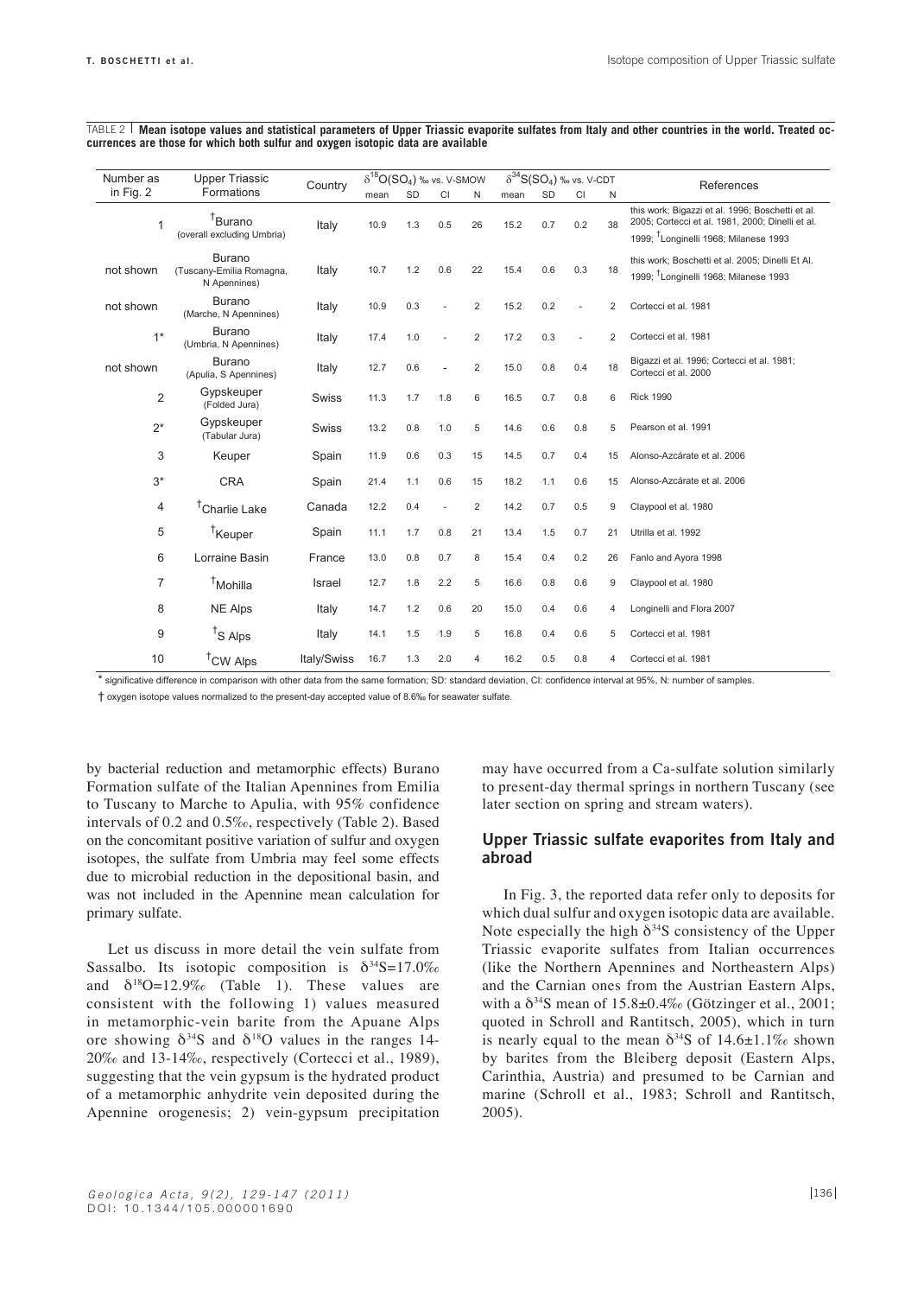| Spring (code)                                      | Sampling date                           | Catchment |                          | pH                       | <b>TDS</b> | SiO <sub>2</sub> (aq) | $H_2S$ | SO <sub>4</sub> <sup>2</sup> | $\delta^{18}O(SO_4^2)$ | $\delta^{34}S(SO_4^2)$ | $\delta^{18}O(\mathsf{H}_2\mathsf{O})$ |
|----------------------------------------------------|-----------------------------------------|-----------|--------------------------|--------------------------|------------|-----------------------|--------|------------------------------|------------------------|------------------------|----------------------------------------|
| <sup>T</sup> temperature & chemical classification |                                         |           | $^{\circ}$ C             |                          | mg/L       | mg/L                  | mg/L   | mg/L                         | ‰ vs. SMOW             | ‰ vs. CDT              | % vs. SMOW                             |
| Bergondola (Brg)                                   | 12-Oct-2006                             | Magra     | 14.2                     | 7.24                     | 16283      | 9.3                   | $\sim$ | 372                          | 10.8                   | 19.6                   | $-7.50$                                |
| 14.2-15.3°C (orthothermal), Na-Cl                  | 05-Jul-2007                             | Magra     | 15.3                     | 7.50                     | 16885      | 8.5                   | 0.6    | 338                          | ٠                      | 19.6                   | $-7.48$                                |
| Ponte Magra (PM)                                   | 2005                                    | Magra     | $\overline{\phantom{a}}$ | $\overline{\phantom{a}}$ | 15500      | $\sim$                | ٠      | 84                           | ٠                      | ۰                      | $\overline{\phantom{a}}$               |
| 16.8°C (orthothermal), Na-Cl                       | 05-Jul-2007                             | Magra     | 16.8                     | 7.84                     | 14294      | 6.4                   | 1.2    | 95                           | 12.2                   | 23.1                   | $-7.82$                                |
| Equi Terme (Eq)                                    | 31-Aug-2004                             | Lucido    | 25.0                     | 6.82                     | 5121       | 12.6                  | 1.1    | 890                          | 11.6                   | 16.4                   | $-7.56$                                |
| 23.8-25.0°C (thermal), Na-Cl                       | 14-Apr-2005                             | Lucido    | 23.8                     | 7.10                     | 3369       | 9.8                   | 0.6    | 554                          | 11.4                   | 15.7                   | $-7.49$                                |
| Monzone Nera (MN)                                  | 31-Aug-2004                             | Lucido    | 16.4                     | 7.60                     | 3135       | 5.0                   | 0.5    | 229                          | 11.5                   | 15.9                   | $-7.10$                                |
| 14.3-16.4°C (orthothermal), Na-Cl                  | 14-Apr-2005                             | Lucido    | 14.3                     | 7.66                     | 2692       | 4.7                   | 0.7    | 131                          | 10.8                   | 15.8                   | $-7.16$                                |
| Monzone Salata (MS)                                | 31-Aug-2004                             | Lucido    | 17.1                     | 7.42                     | 10064      | 9.3                   | 0.6    | 688                          | 12.0                   | 16.6                   | $-7.20$                                |
| 15.5-17.1°C (orthothermal), Na-Cl                  | 14-Apr-2005                             | Lucido    | 15.5                     | 7.33                     | 6336       | 7.4                   | 0.7    | 551                          | 10.9                   | 16.5                   | $-7.04$                                |
| Pieve Fosciana (PF)                                | $31 - \text{Au}$ a $-2004$ <sup>T</sup> | Serchio   | 32.3                     | 6.44                     | 5983       | 23.0                  | 0.5    | 1905                         | 12.4                   | 15.8                   | $-7.82$                                |
|                                                    | 14-Apr-2005 <sup>T</sup>                | Serchio   | 33.4                     | 6.66                     | 6098       | 23.4                  | 0.8    | 1751                         | 12.4                   | 16.0                   | $-7.87$                                |
| 32.3-36.3°C (thermal), Na-Cl                       | 14-Apr-2005*                            | Serchio   | 36.3                     | 6.63                     | 6365       | 25.1                  | -      | 2075                         | 12.3                   | 16.3                   | $-7.84$                                |

#### TABLE 3 **Isotopic compositions of dissolved sulfate and water of the springs sampled in northern Tuscany, and relevant hydrochemical data**

† thermal: T > Ta + 4°C, orthothermal: Ta < T < Ta + 4°C; where T and Ta are spring and mean annual air temperature of the area, respectively (Schoeller, 1962). † well 1; \* well 2.

Our mean  $\delta^{34}S$  and  $\delta^{18}O$  values for Late Triassic evaporites from the Northern Apennines are compared in Fig. 3 with those of coeval occurrences in the Italian Alps and abroad. The data seem to show a triangular distribution. The lowest  $\delta^{18}O$  values presumably better approach the oxygen isotopic signature of primary Upper Triassic sulfate minerals, whose  $\delta^{34}S$  in coeval basins may have been variable at nearly constant  $\delta^{18}O$ , depending on a) bacterial reduction that may have significantly altered the sulfur isotope composition of the residual aqueous sulfate and only slightly altered the oxygen isotope composition, as found for fast cell-specific sulfate reduction rates (high sSRR; Brunner et al., 2005); b) oxidation of pre-Late Triassic biogenic sulfide minerals (Longinelli and Flora, 2007) providing sulfate similar for  $\delta^{18}O$  (see Van Stempvoort and Krouse, 1994) but distinct for  $\delta^{34}S$  with respect to seawater sulfate; and possibly c) conspicuous undersea  $SO<sub>2</sub>$  degassing during the active Late Triassic oceanic rifting (e.g., Tanner et al., 2004). On the other hand, the 34S and 18O enrichments towards the apex of the triangle can be related to syndepositional effects (mainly for sulfur isotopes via bacterial reduction at slow to intermediate sSRR values; Brunner et al., 2005) or to postdepositional effects (mainly for oxygen isotopes via exchange with aqueous fluids at metamorphic temperatures). The highest enrichments are shown by secondary gypsum from the lacustrine sequence in the Cameros Basin of Spain (Alonso-Azcárate et al., 2006; point 3\* in Fig. 3). This sequence is Late Jurassic, but sulfate in the evaporating lake was basically provided by dissolution of older Late Triassic (Keuper) marine evaporite (point 3 in Fig. 3). According to Alonso-Azcárate et al. (2006), the  $\delta^{34}S$  signature of CRA sulfate is influenced by the effects of bacterial reduction before crystallization, whereas the  $\delta^{18}O$  signature should be related to metamorphic effects due to water-mediated exchange with host dolomite before exhumation to

the surface. In our opinion, however, an alternative explanation may be provided by the synsedimentary bacterial reduction of sulfate in the lake under slow cellsSRR, in agreement with the steep slope of the  $\delta^{34}S-\delta^{18}O$ line connecting points 3 and 3\* in Fig. 3 (Brunner et al., 2005). It is possible that a large number of sulfatereducing bacteria was at work in the lake sediments due to the presumably high abundance of organic matter, thus resulting in a high bulk sulfate reduction rate. These two alternatives (metamorphic or microbial effects) can also be considered for the other isotopically heavier evaporite sulfates, including the outlier anhydrite samples (point 1\* in Fig. 3) from Umbria. On the other hand, the different isotopic composition of Keuper sulfates in Swiss (Table 2) from an outcrop (point 2 in Fig. 3; Folded Jura; Rick, 1990) and a borehole (2\* in Fig. 3 and Table 2; Tabular Jura; Pearson et al., 1991) might be interpreted in terms of a contribution to the borehole of 34S-depleted sulfate from oxidation of sulfide minerals during the exhumation and hydration of the anhydrite after the metamorphic peak. This result agrees with the finding of pyrite with  $\delta^{34}$ S of -33‰ in the underlying Muschelkalk bituminous dolomitic mudstone (Pearson et al., 1991) and the observation that the hydration of the anhydrite from the borehole was pervasive and complete (Dronkert, 1987). The higher  $\delta^{18}$ O sulfate signature in the borehole does not conflict with the above interpretation based on the  $\delta^{34}S$ signature, if a stepwise oxidation mechanism for pyrite is accepted with the formation of intermediate sulfite ion (van Stempvoort and Krouse, 1994). Moreover, it should be noted that in another borehole drilled in the Tabular Jura, sulfate in deep waters interacting with the Keuper deposit showed  $\delta^{34}S$  values of 15.5 to 16.6‰ and  $\delta^{18}O$ values of 10.6 to 11.4‰ (Pearson et al., 1991), in keeping with the values found by Rick (1990) for outcropping Keuper deposits.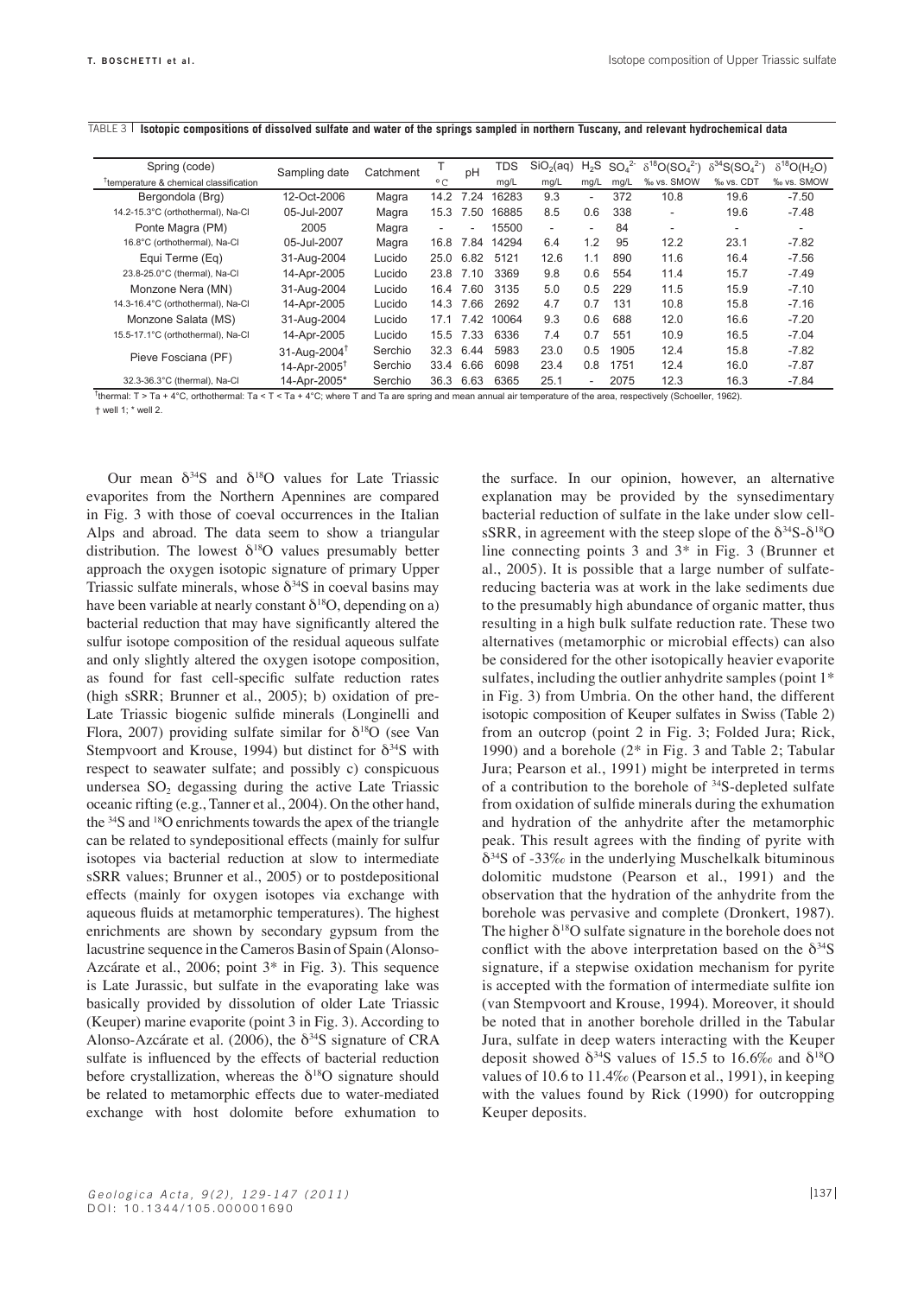

**A)** δ**18O(SO4) vs.** δ**34S(SO4) of Upper Triassic evaporite sulfates. Grey area delimits the "primary sulfate" values and the pooled standard devia-**FIGURE 3**tion for the oxygen isotope data (see text for details). Diamonds and bars denote mean values and their 95% confidence intervals (C.I.), respectively. Filled symbols: the** δ**18O values were normalized to +8.6‰ (see text); open symbols refer to uncorrected** δ**18O values. 1: this work, Longinelli (1968) and Cortecci et al. (1981) (1\* = outlier mean values from Cortecci et al., 1981, with standard deviations); 2: Rick et al. (1990); 3: Alonso-Azcárate et al. (2006; 3\* = CRA unit, Keuper evaporite sulfate reworked to form Late Jurassic deposits); 4: Claypool et al. (1980); 5: Utrilla et al. (1992); 6: Fanlo and Ayora (1998); 7: Claypool et al. (1980); 8: Longinelli and Flora (2007); 9:, 10: Cortecci et al. (1981). These identification numbers correspond to those reported in Table 2. The** δ**34S ranges of other Upper Triassic materials are also reported for comparison: SSS: structurally substituted sulfate in**  microfossils and rock carbonate (Kampschulte and Strauss, 2004); Gy: gypsum samples from Turkey (Gündogǎn et al., 2008); Ba: Carnian marine barite **from Eastern Alps in Austria (Schroll and Rantitsch, 2005). B) Late Triassic paleogeography of Western Tethys (modified after Stampfli and Marchant, 1997 and Stampfli and Borel, 2002). Numbers localize approximately the evaporite sulfate deposits reported in Table 2 and Figure 2A. Kü: Küre basin and IA: Izmir-Ankara basin (Turkey).**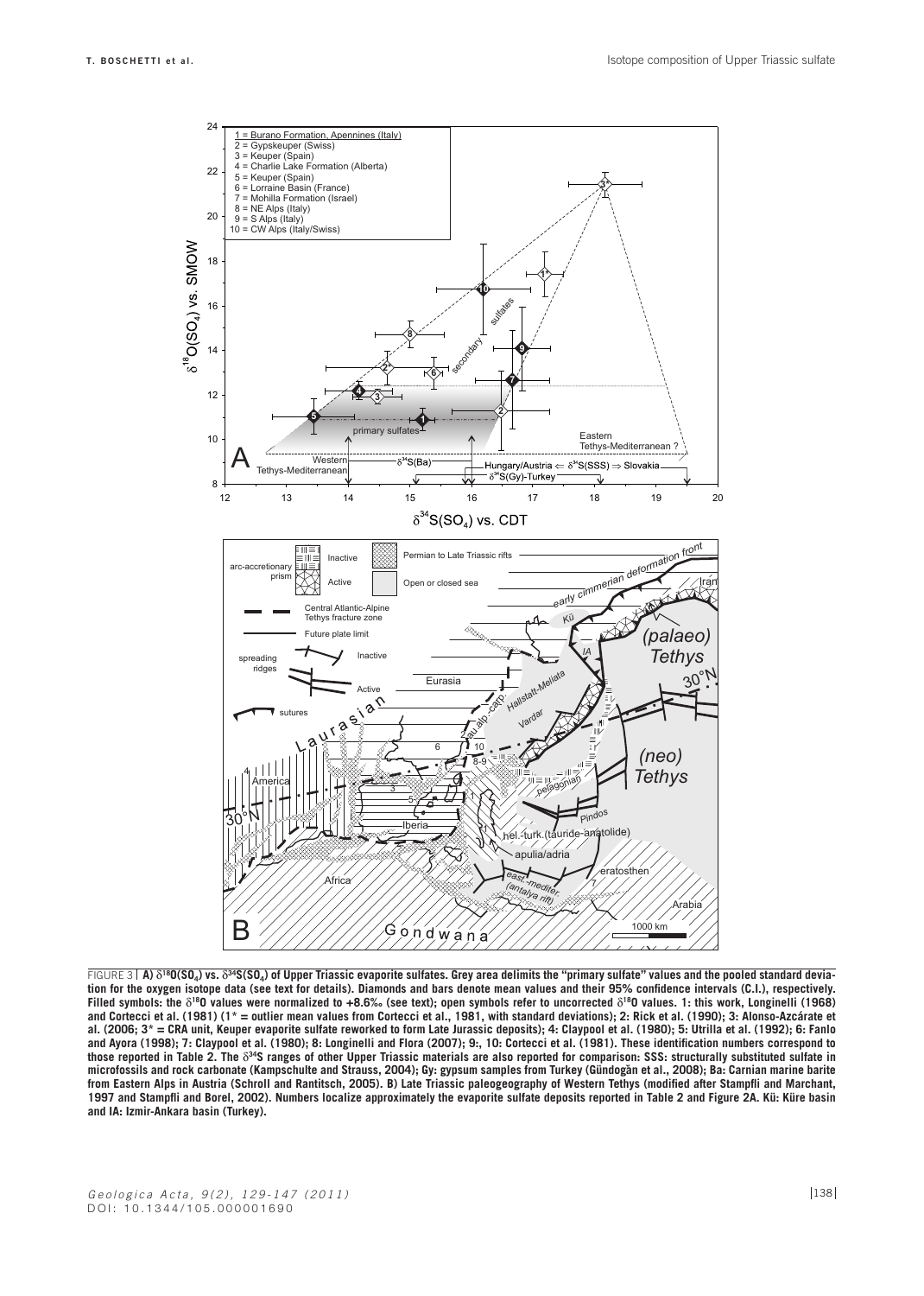It would seem from the above discussion that the  $\delta^{34}S$ and  $\delta^{18}$ O values and their relation for metamorphosed sulfates do not help to distinguish the isotopic effects due to metamorphism from those related to bacterial reduction. Anyway, these processes should enrich the sulfate in  $34S$ and/or 18O, and then the best approximate S- and O-isotopic signatures of the possibly unaffected parental sulfate should be the lowest ones within a set of data. In this sense, the diagram of Fig. 3 may be used as a slide-rule to evaluate the primary or secondary (altered) isotopic signature of Upper Triassic sulfates.

# **Seawater sulfate isotopes and tectonic rifting during Late Triassic**

Student's *t*-test for means and Fisher's *F*-test for variances confirmed that the  $\delta^{18}O$  values of the Burano Formation sulfates from this work and the -0.7‰ corrected values of the Keuper sulfates from Spain (Utrilla et al., 1992) are statistically consistent, thus allowing the calculation of an overall mean ( $\pm$ PSD)  $\delta$ <sup>18</sup>O value of 10.9 $\pm$ 1.5‰ (grey field in Fig. 3). This  $\delta^{18}O$  signature should closely approach the oxygen isotope composition of gypsum deposited from the Tethyan ocean. The lower  $\delta^{34}$ S values of the ranges observed for Spain and Canada, presumably primary sulfates (Fig. 3), cannot be explained as isotopic effects due to different degrees of restriction of the basins to the open ocean, as these effects tend to increase rather than decrease the isotopic composition of the evaporite relative to seawater sulfate (e.g., Fanlo and Ayora, 1998). Instead, the entry of <sup>34</sup>S-depleted sulfate in the evaporating basins from oxidation of biogenic sulfide is a more reliable candidate. However, the supply of 34S-depleted sulfate from oxidation of volcanogenic S-bearing volatiles entering the ocean during the rifting in the western Tethys cannot be excluded. This sulfur may have entered directly the ocean from seafloor degassing or may have entered the atmosphere first and then was removed as sulfate in meteoric precipitation. The amount of S (as  $SO_2$ ) introduced in the atmosphere by the Central Atlantic Magmatic Province in end-Triassic times was estimated to have been of  $2.3*10^{12}$  metric tons (McHone, 2003). To this volcanogenic sulfur a  $\delta^{34}S$  value close to  $0\%$ may be assigned, as observed for OIB and MORB fluids (e.g. Taylor, 1986), thus providing substantial amounts of 34S-depleted sulfate to the ocean through oxidation processes. The disproportionation of volcanic  $SO_2$  with seawater should produce a sulfate with a similar  $\delta^{34}S$  value both at low and high temperature, provided that  $SO_2$  in the supplied gas is largely prevailing with respect to  $H_2S$ (Kusakabe and Komoda, 1992).

We conclude this subsection with some selected gypsum (after anhydrite) samples from western Turkey deposits  $(\delta^{34}S)$ values of 15.1 to 18.1‰, N=4), hosted in the Lycian Nappes (Fig. 3) and interpreted to be Late Triassic (Gündoğan et al., 2008). The history of these sulfates may have been complex as was also the geodynamic history of the Cimmerian Plate, thus resulting in the observed range of isotopic values. During the Late Triassic, the Neotethys was forming along the margin of the Tauride-Anatolide continental fragment, which was itself rifted from Gondwana, followed by the collisional event along the Eurasian margin that determined the diachronous closure of the Paleotethys in the area from Iran to Turkey and the opening of the Küre marginal basin (Robertson et al., 2004; Fig. 3B). Some authors have suggested that the Lycian Nappes come from the Izmir-Ankara basin (Eurasian-derived), others that they come from the Tauride-Anatolide (Gondwana-derived) or both. In any case, the progressive evolution of the Lycian Nappe complex from continental rifting to passive margin to ocean basin during the Triassic to the Late Cretaceous was followed by metamorphism related to regional compression up to the Late Miocene. It is possible that the <sup>34</sup>S-enriched isotopic composition of the evaporite deposits was influenced by the latter tectonic event.

#### **The structurally substituted sulfate age-curve**

Recently, an original sulfur isotope age-curve for Phanerozoic marine sulfate was presented by Kampschulte and Strauss (2004), based on the analysis of the structurally substituted sulfate (SSS;  $\delta^{34}S_{SS}$  values) in biogenic calcites (microfossils) and rock carbonates. This was followed by a compilation and time-series analysis of the  $\delta^{34}S$  database of sulfate in marine carbonate (i.e., SSS) through Earth history by Prokoph et al. (2008). According to the authors, the  $\delta^{34}S_{SSS}$  record should replace the previous datasets on marine evaporite sulfates. This recommendation apparently matches results obtained by Nishimura and Kajiwara (2000) in a study on the sulfur-isotope fractionation of SSS in modern marine mollusk shells, as the isotope fractionation of SSS with respect to seawater was found to be in general smaller than that of gypsum obtained from fractional crystallization of seawater (Raab and Spiro, 1991). Support for the reliability of the seawater  $\delta^{34}S_{SSS}$  record can be found in the  $\delta^{18}O$  analyses of sulfate associated with modern marine shells (Cortecci and Longinelli, 1971), but not in the  $\delta^{18}$ O analyses of fossil shells due to postdepositional alteration (Cortecci and Longinelli, 1973). The same conclusions were basically reached by Newton et al. (2004) for ancient carbonate-associated sulfate (CAS, i.e., SSS), i.e., the  $\delta^{34}S$  signature of this material is thought to correspond closely to that of seawater sulfate, whereas the  $\delta^{18}$ O signature may be less reliable. Specifically, for the Late Triassic (Fig. 3), mean  $\delta^{34}S_{SSS}$  values of 18.5 to 19.7‰ obtained for Carnian microfossils from the Western Carpathians in Slovakia (Kampschulte and Strauss, 2004) are about 4‰ higher than those of coeval marine evaporites  $(15.8\pm0.4\%)$  and barites  $(15\pm1\%)$  in the Eastern Alps of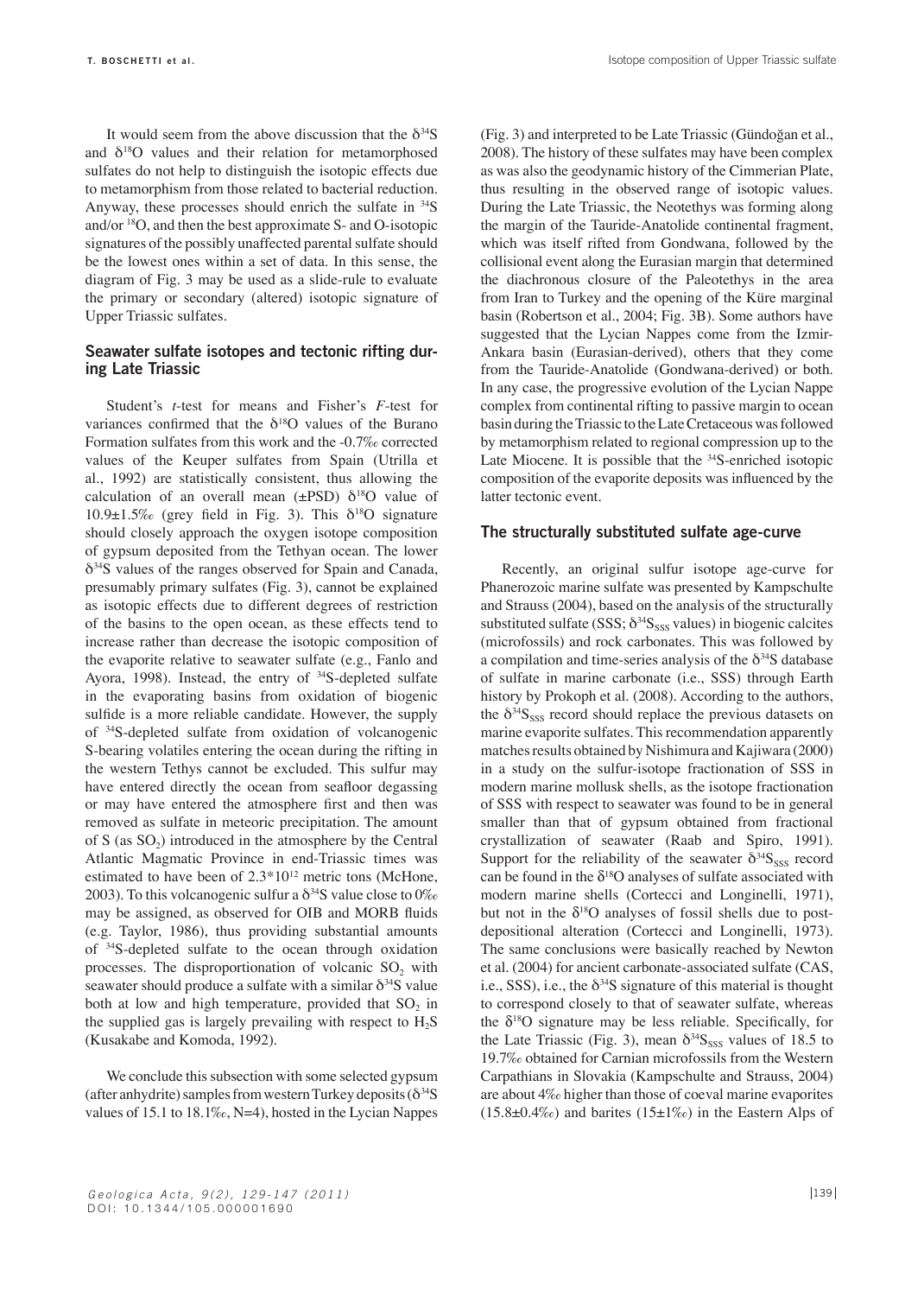Austria (Schroll and Rantitsch, 2005). Lower mean  $\delta^{34}S_{SSS}$ values down to about 16‰ were obtained for Norian to Rhaetian samples from Austria and Hungary (Kampschulte and Strauss, 2004). On the other hand, the  $\delta^{34}S$  signature of Upper Triassic evaporites was found to be 2 to 4‰ lower with respect to that of microfossils from the same stratigraphic unit, with mean values of 14.9‰ and 17.8‰, respectively (Kampschulte and Strauss, 2004). Are vital effects the cause of this discrepancy?

#### **Dissolved sulfate in spring and stream waters**

The  $\delta^{34}S$  and  $\delta^{18}O$  values from this study (Table 3) and from the literature (Boschetti et al., 2005; Cortecci et al., 2008) for sulfate dissolved in orthothermal to thermal springs and in stream waters of the Northern Apennines (Tuscany-Emilia sector) are compared in Fig. 4 with the slide-rule diagram of Fig. 3, that is with the isotopic signature  $(\pm$  PSD for oxygen) of the primary Late Triassic sulfate (grey field) and the mean isotopic signature for Tuscany-Emilia Burano Formation sulfate (± 95% and 99% confidence intervals). Since dissolution of evaporite sulfate basically does not involve isotopic fractionation of sulfur and oxygen isotopes (e.g., Claypool et al., 1980), the main source of aqueous sulfates within the grey field should be Burano Formation evaporite sulfate. Stream water samples are from the Serchio River catchment in northern Tuscany, and include the main river and its tributaries (Cortecci et al., 2008). The catchment hosts Upper Triassic gypsum outcrops and thermal springs. The sulfate  $\delta^{34}S$  and  $\delta^{18}O$  values of the stream samples show a statistically sound relationship ( $r=0.97$ ; N=17), with ranges from -8.9 to 13.6‰ for sulfur and -2.3 to 11.4‰ for oxygen. The highest values are shown in Fig. 4 and denote a substantial contribution of Upper Triassic sulfate from dissolution of outcropping evaporites or mixing with thermal springs that leach evaporite beds at depth. The other major source of sulfate should be supergene sulfate from oxidation of sedimentary sulfide (pyrite) disseminated in the drained rocks. Upper Triassic evaporite should be the nearly exclusive source of sulfate in the PA cold spring sample from the Secchia River catchment on the Emilia side of the Northern Apennines, as well as an important source of sulfate in cold springs 107 and 110 issuing in the same catchment (Fig. 1; Boschetti et al., 2005). The Na-Cl salinization of spring PA (6 to 8g/L as total dissolved solids (TDS); Forti et al., 1988 and our unpublished data) was attributed to dissolution of Upper Triassic halite at depth. Salt deposits of this age are also the source of sulfate (and sodium and chloride) in the thermal springs of northern Tuscany for both Na-Cl (Pieve Fosciana, Gallicano, Equi, Monzone Nera, Monzone Salata, Bergondola and Ponte Magra samples;  $14^{\circ}$ C to  $36^{\circ}$ C) and Ca-SO<sub>4</sub> (M and Bagni di Lucca samples; 31°C to 53°C) waters (see Fig. 4), whose

TDS ranges between 3 and 25g/L (Boschetti et al. 2005 and our unpublished data). The Bagni di Lucca, Monsummano, Bergondola and Ponte Magra springs fall outside the isotopic field of evaporite sulfate in the Tuscany-Emilia sector of the Apennines (Burano Formation), as well as the band including other Upper Triassic sulfates from Italy and elsewhere. However, it is worth noting that the isotopic composition of the sulfate dissolved in these spring waters is distributed within a fanwise space (Fig. 4) with the apex at the Burano Formation mean value obtained in this study and with a spreading towards higher δ-values delimited by trend lines describing the isotopic effects expected for sulfate undergoing bacterial reduction at low (higher slope trend) and high (lower slope trend) cell-specific rates (Brunner et al., 2005; see also Turchyn et al., 2010). The fanwise space also includes other experimentally determined isotopic effects during bacterial reduction that yielded linear  $\delta^{18}O-\delta^{34}S$  relationships with  $\Delta^{18}O/\Delta^{34}S$ slopes ranging from 0.25 to 0.4 (cf. Seal et al., 2000). In keeping with the absence of  $H<sub>2</sub>S$  in the Bagni di Lucca springs (Boschetti et al., 2005), it may be argued that the aqueous sulfate does not suffer bacterial reduction during its travel to the surface, but simply records the isotopic composition of the parental sulfate. This sulfate can be searched locally in the Burano Formation-Calcare Cavernoso Formation occurring at a depth of about 2,500m, ("Brecce di Casoli"; Fazzuoli et al., 1998), and its enrichments in 34S and 18O may feel the isotopic effects of syn-sedimentary reducing bacteria (see also Boschetti et al., 2005).

# **Sulfate-water oxygen isotope geothermometry**

The sulfate-water oxygen isotope fractionation factor can be used as geothermometer of thermal water reservoirs. Very recently, Zeebe (2010) showed theoretically by quantum-chemistry computation that the isotopic behaviour of the  $SO_4^2$ -H<sub>2</sub>O pair as a function of temperature is substantially different than those of the  $HSO_4^-$ - $H_2O$ (Lloyd, 1968; Mizutani and Rafter, 1969; Zeebe, 2010) and anhydrite -H<sub>2</sub>O (Lloyd, 1968; Chiba et al., 1981; Zheng, 1999) pairs. Therefore, a speciation analysis of the aqueous sulfate cannot be omitted when applying the oxygen isotope sulfate-water geothermometry. Unfortunately, oxygen isotope fractionation between  $CaSO<sub>4</sub><sup>0</sup>$  and water is unknown. However, because the aqueous ion pair  $CaSO<sub>4</sub><sup>0</sup>$ is the predominant sulfate species in water supersaturated with respect to anhydrite, we may suppose that oxygen isotope fractionation-temperature equation of the  $CaSO_4^0$ -H<sub>2</sub>O pair will be approximated by the anhydrite-  $H_2O$  equation.

In Fig. 5, the available oxygen isotope fractionations between sulfate species and water are graphically reported as a function of temperature limitedly to the interval 0 to 150°C. Bisulfate-water fractionations were merged,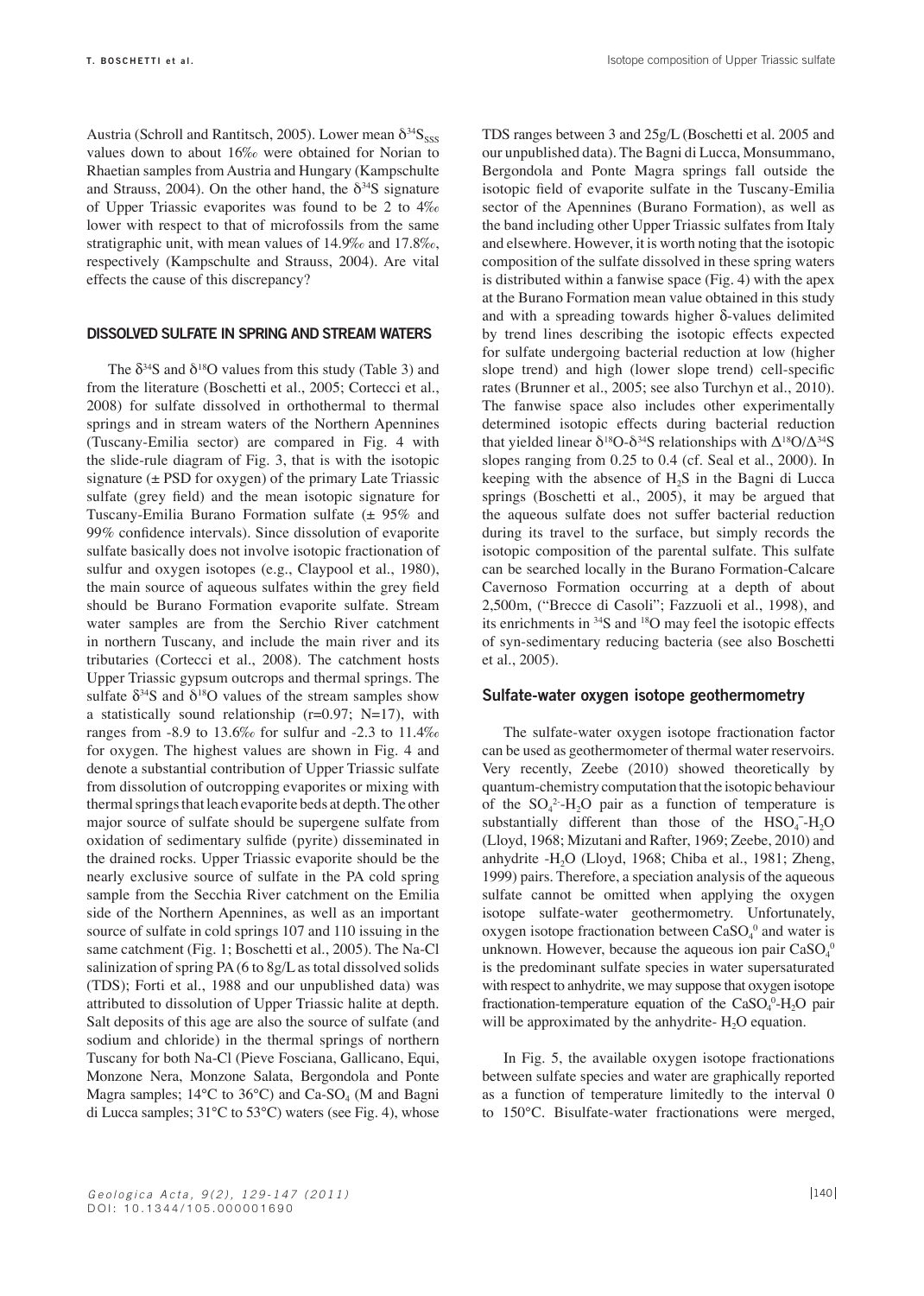obtaining a quite good relationship with temperature  $(R<sup>2</sup>=0.994)$ . The same was done successfully for the anhydrite-water systems  $(R^2=0.989)$ , discarding the Lloyd's (1968) anhydrite-water fractionations following the censure by Chiba et al. (1981). The bisulfate-water curve is shown just for sake of completeness, as the pH values of studied spring waters are near neutral, and then  $HSO_4$  is totally negligible compared to  $SO_4^2$  and  $CaSO_4^0$ species.

The sulfate-water isotopic fractionations in springs of Table 3 (all Na-Cl type) and other two  $(Ca-SO<sub>4</sub><sup>2-</sup>$  type) from Bagni di Lucca (Doccione spring) and Monsummano (Parlanti and Giusti springs) vary between 17.4 to 20.4‰, defining the dashed area in Fig. 5. Therefore, isotopic temperatures of about 30 to 110°C can be drawn, depending on sulfate  $SO_4^2$  and  $CaSO_4^0$  proportions. As an exercise, molality percentage of the dissolved sulfate species in the Bergondola sulfurous spring was calculated (EQ3/6 code; Wolery and Jarek, 2003) from a complete chemical analysis to be  $84\%$  SO<sub>4</sub><sup>2</sup> and  $16\%$  CaSO<sub>4</sub><sup>0</sup> assuming a temperature of 81°C as inferred from a nearby borehole (Pontremoli-1 well log; Reutter et al., 1983) in correspondence of a haliteanhydrite deposit set at about 3km (Bernini and Papani, 2002), and in keeping with the Na-Cl character of the water and its high TDS value (table 3). The sulfate-water oxygen isotope fractionation in the spring is 18.3‰, and yields a considerably lower temperature estimate of 50°C or 59°C combining the molality percentage and the relative fractionation equation of the dissolved sulfate species, respectively. Instead a comparable isotopic temperature of  $92^{\circ}$ C is obtained applying the HSO<sub>4</sub><sup>-</sup> - H<sub>2</sub>O thermometer (Table 4), but this conflicts with the calculated speciation of dissolved sulfates. Similar results are obtained for the



FIGURE 4 | δ<sup>18</sup>0(SO<sub>4</sub><sup>2</sup>) vs. δ<sup>34</sup>S(SO<sub>4</sub><sup>2</sup>) plot for cold to thermal springs and stream waters in the Northern Apennines (Southern Emilia and Northern Tus**cany). Grey area delimits the Upper Triassic "primary evaporite sulfate" values and the pooled standard deviation for the oxygen isotope composition values (see text for details). Dotted ellipse delimits the C.I. at 99% of the mean** δ**-values (filled diamond) of Upper Triassic sulfate evaporites in Emilia and Tuscany. Open symbols with analytical error bars refer to springs in southern Emilia and northern Tuscany, and stream waters in northern Tuscany (see Figure 1). S: streams (main stem and tributaries) from the Serchio River catchment, northern Tuscany (Cortecci et al., 2008); PA, 107 and 110: cold springs in the Secchia River catchment, southern Emilia (Boschetti et al., 2005); PF: Pieve Fosciana thermal springs in the Serchio River catchment (this work); GAL and BL (not shown in Figure 1): Gallicano and Bagni di Lucca thermal springs in the Serchio River catchment (Boschetti et al., 2005); Eq, MN, MS: Equi, Monzone Nera, Monzone Salata orthothermal springs in the Lucido River catchment (this work); Brg and PM = Bergondola and Ponte Magra orthothermal springs in the Magra River catchment (this work). sSRR: microbial cell-specific sulfate reduction rate (see Brunner et al., 2005).**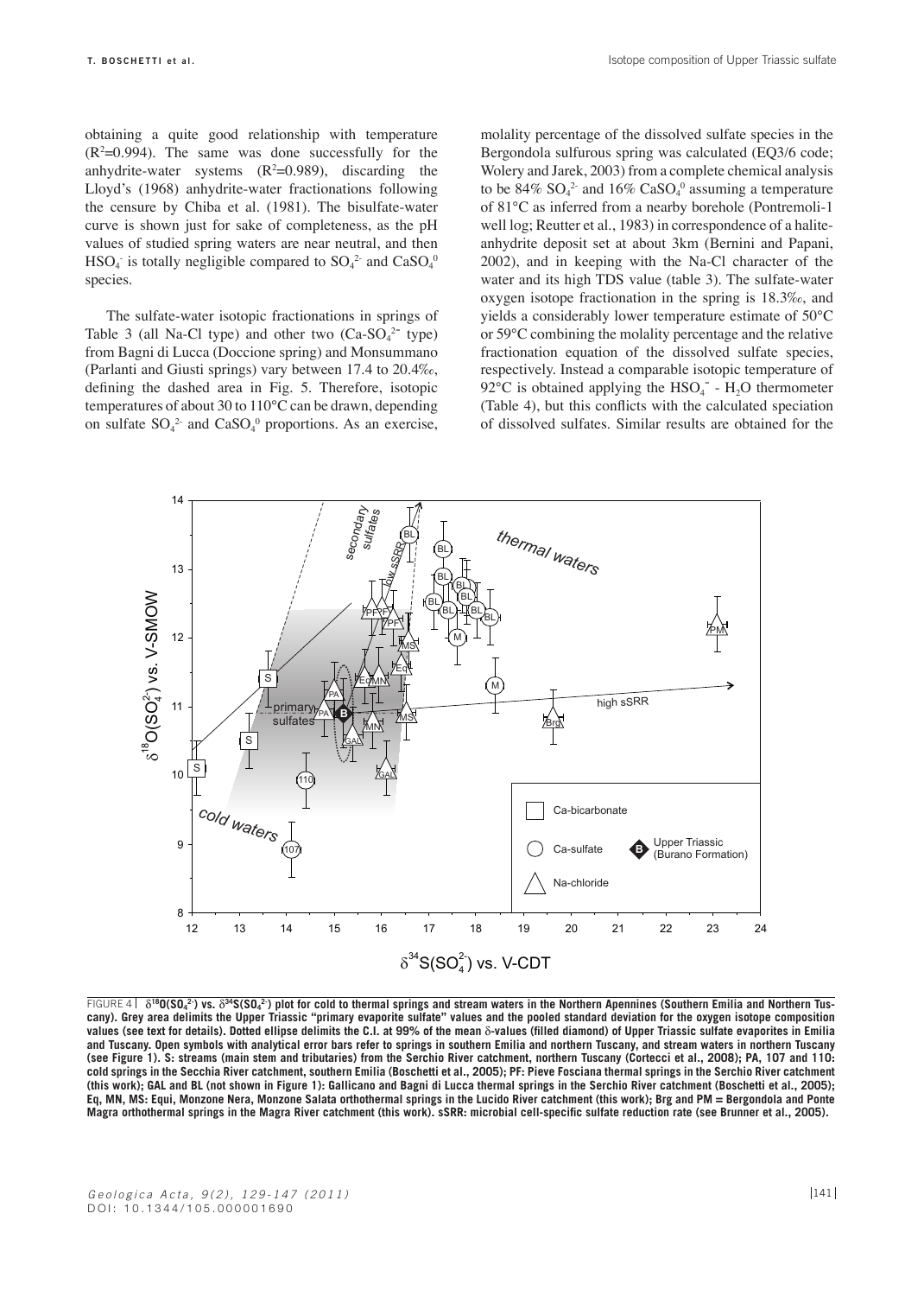

FIGURE 5 | Oxygen isotope fractionations as a function of temperature **for different sulfate-water systems. Curves: A) is from Zeebe (2010), B) is a combination of Zeebe (2010), Mizutani and Rafter (1969) and Lloyd (1968), and C) is a combination of Chiba et al. (1981) and Zheng (1999). Coefficients of determination (R2) are 0.994 for B) and 0.989 for C).The grey area accounts for the sulfate-water oxygen isotope fractionations in the investigated springs (see Table 4).**

mean chemical composition of the Doccione spring (Bagni di Lucca) speciated at the depth conditions (73°C at about 3.3km; see Boschetti et al., 2005):  $79\%$   $SO_4^2$  and 21%  $CaSO<sub>4</sub>$ , with an isotopic temperature of 37 $^{\circ}$ C by  $SO_4^2$ -H<sub>2</sub>O equation or 49°C by sulfate species combination, both lower than 73°C at depth and 53°C at the outlet. Therefore, it may be concluded that the sulfatewater system in the Bergondola and Doccione springs is not in isotopic equilibrium, as well as also in the other springs shown in Table 4. This interpretation agrees with the sluggishness of sulfate to exchange oxygen with water at low temperature, in keeping with the remarkable uniformity of the  $\delta^{18}O(SO_4^2)$  values in the studied springs. The lack of equilibrium also occurs in the sulfurous springs in which the sulfate-water oxygen isotope exchange may have been enhanced by sulfate-reducing bacteria, especially those with a slow cell-specific reduction rate (Turchyn et al., 2010; see also Fig. 4).

The application of quartz (Fournier, 1977; Verma, 2001) and chalcedony (Fournier, 1977; Arnòrsson, 1983) geothermometers yield discordant estimations, which in

**Oxygen isotope and silica geothermometric estimates for the springs sampled in northern Tuscany. When samples have N>1, standard devia-**TABLE 4**tion on replicates is reported**

| Spring (code)                                           |               | Isotopic (sulfate-water) |                            | Chemical (**SiO <sub>2</sub> ) |             |                   |                  |  |
|---------------------------------------------------------|---------------|--------------------------|----------------------------|--------------------------------|-------------|-------------------|------------------|--|
|                                                         | $SO_4^2-H_2O$ | $HSO4-H2O$               | anhydrite-H <sub>2</sub> O |                                | Quartz      | Chalchedony       |                  |  |
| N=number of samples (reference)                         | (A)           | (B)                      | (C)                        | Fournier (1977) Verma (2001)   |             | Fournier (1977)   | Arnòrsson (1983) |  |
| <sup>†</sup> temperature & chemical classification      | $*0 - 150$ °C | 70-350°C                 | $0 - 1200^{\circ}$ C       | $0-250^{\circ}$ C              | $0-374$ °C  | $0-250^{\circ}$ C | 25-180°C         |  |
| Ponte Magra (PM)                                        |               |                          |                            |                                |             |                   |                  |  |
| N=1 (this work)                                         | 40            | 79                       | 93                         | 27                             | 15          | (n)               | (fd)             |  |
| 16.8°C (orthothermal), Na-Cl                            |               |                          |                            |                                |             |                   |                  |  |
| Bergondola (Brg)                                        |               |                          |                            |                                |             |                   |                  |  |
| N=2 (this work)                                         | 50            | 92                       | 106                        | $38 \pm 2$                     | $26 \pm 2$  | (fd)              | (fd)             |  |
| 14.2-15.3°C (orthothermal), Na-Cl                       |               |                          |                            |                                |             |                   |                  |  |
| Pieve Fosciana (PF)                                     |               |                          |                            |                                |             |                   |                  |  |
| N=3 (this work)                                         | $38 \pm 1$    | $78 \pm 1$               | $92 \pm 1$                 | $72 \pm 2$                     | $62 \pm 2$  | $40 \pm 2$        | $44 \pm 2$       |  |
| 32.3-36.3°C (thermal), Na-Cl                            |               |                          |                            |                                |             |                   |                  |  |
| Bagni di Lucca (BdL; Doccione spring)                   |               |                          |                            |                                |             |                   |                  |  |
| N=2 for isotope; 4 for chemical (Boschetti et al. 2005) | $37 \pm 1$    | $78 \pm 1$               | $90 \pm 1$                 | $106 \pm 7$                    | $101 \pm 7$ | $76 \pm 7$        | $77 \pm 7$       |  |
| 53.3°C (thermal), Ca-SO <sub>4</sub>                    |               |                          |                            |                                |             |                   |                  |  |
| Monsummano (M)                                          |               |                          |                            |                                |             |                   |                  |  |
| N=2 (Boschetti et al. 2005)                             | $53 \pm 3$    | $96 \pm 3$               | $111 \pm 3$                | $70 \pm 2$                     | $62 \pm 2$  | $40 \pm 2$        | $44 \pm 2$       |  |
| 30.6-31.5°C (thermal), Ca-SO <sub>4</sub>               |               |                          |                            |                                |             |                   |                  |  |
| Equi Terme (Eq)                                         |               |                          |                            |                                |             |                   |                  |  |
| N=2 (this work)                                         | $45 \pm 1$    | $87 \pm 2$               | $101 \pm 1$                | $45 \pm 6$                     | $34 \pm 6$  | $17 \pm 6$        | $12 \pm 6$       |  |
| 23.8-25.0°C (thermal), Na-Cl                            |               |                          |                            |                                |             |                   |                  |  |
| Monzone Salata (MS)                                     |               |                          |                            |                                |             |                   |                  |  |
| N=2 (this work)                                         | $48 \pm 4$    | $90 \pm 5$               | $105 \pm 5$                | $35 \pm 1$                     | $24 \pm 5$  | (fd)              | (fd)             |  |
| 15.5-17.1°C (orthothermal), Na-Cl                       |               |                          |                            |                                |             |                   |                  |  |
| Monzone Nera (MN)                                       |               |                          |                            |                                |             |                   |                  |  |
| N=2 (this work)                                         | $50 \pm 1$    | $93 \pm 2$               | $107 \pm 2$                | $40 \pm 2$                     | $44 \pm 2$  | (n)               | (n)              |  |
| 14.3-16.4°C (orthothermal), Na-Cl                       |               |                          |                            |                                |             |                   |                  |  |

† thermal: T > Ta + 4°C, orthothermal: Ta < T < Ta + 4°C; where T and Ta are spring and mean annual air temperature of the area, respectively (Schoeller, 1962).

(A) Zeebe (2010); (B) combination of Lloyd (1968), Mizutani and Rafter (1969) and Zeebe (2010), i.e. 1000lnα = 2.99x10<sup>6</sup>T<sup>2</sup> - 4.15 (r<sup>2</sup> = 0.989); (C) combination of Chiba et al. (1981)

and Zheng (1999), i.e. 1000lnα = 3.31x10<sup>6</sup>T<sup>2</sup> – 4.69 ( $r^2$  = 0.994). α = oxygen isotope fractionation factor. \*Calibration range.

\*\*When reservoir temperature is presumed to be less than 180°C, both quartz and chalcedony silica geothermometers should be calculated and compared (Fournier 1991). (n): negative value; (fd) a few °C.

*Geologica Acta, 9(2), 129-147 (2011)* DOI: 10.1344/105.000001690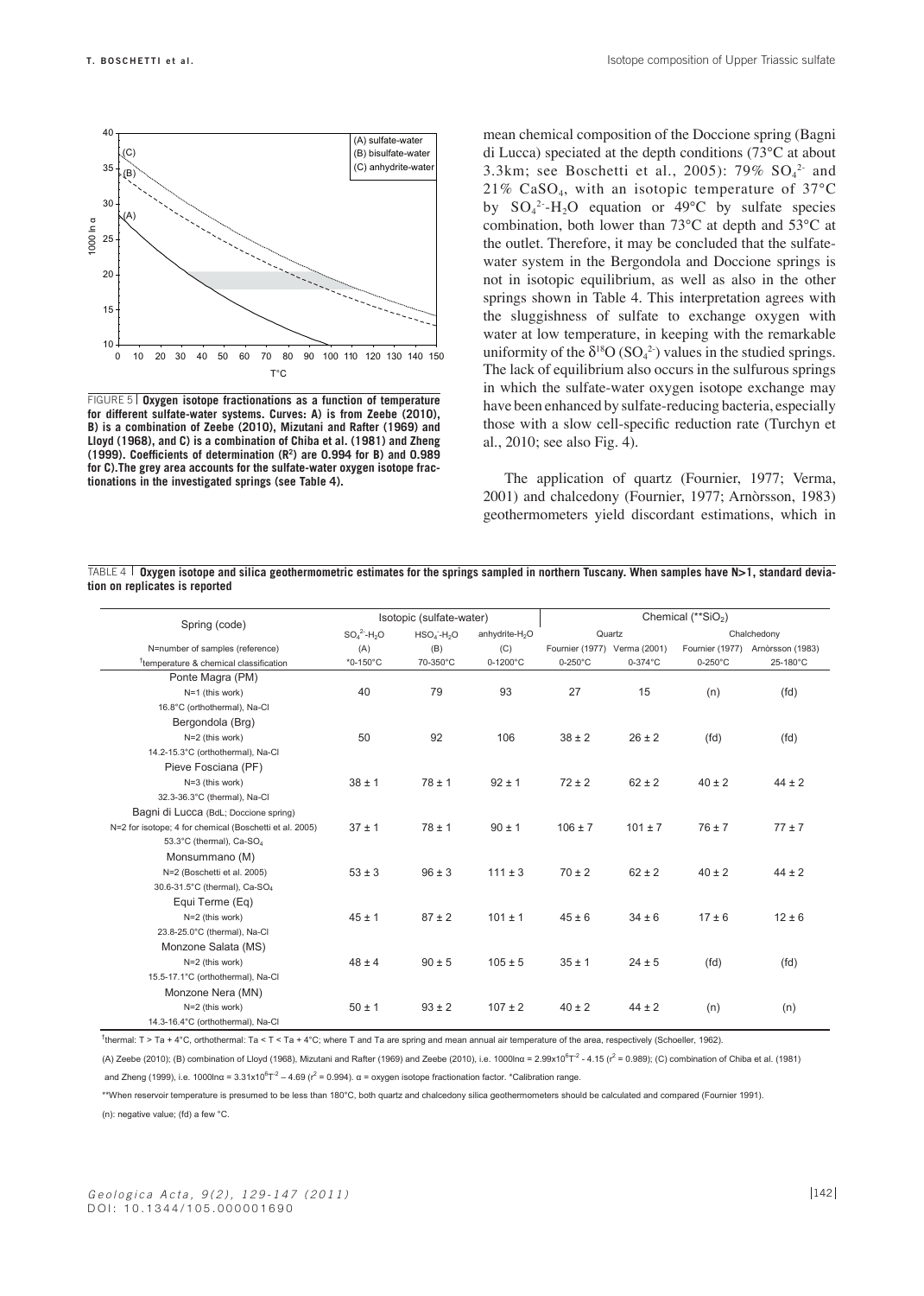turn are contradictory with the isotopic ones or unrealistic for springs with lower temperature (orthothermal springs in Table 4). In this latter case, as was verified elsewhere for low enthalpy systems (<150°C; e.g. Adam and Dowgiałło, 2009), we have to do with chemical and isotopic disequilibrium situation for which the application and comparison of respective geothermometers is not suitable.

#### **Conclusions**

Upper Triassic bedded evaporite sulfate of the Burano Formation cropping out at Cerreto Pass between Tuscany and Emilia-Romagna in the Northern Apennines gave sulfur and oxygen isotope composition mean values, at 99% confidence level, of 15.5±0.4‰ and 10.8±1.2‰, respectively. Combining the values for these sulfates with those of other Burano Formation occurrences along the Apennine chain,  $\delta^{34}S$  and  $\delta^{18}O$  values of 15.2±0.2‰ and of 10.9±0.5‰ are respectively obtained (mean ±99% confidence intervals). These isotope values are interpreted as preserved primary features, despite the fact that Burano Formation underwent metamorphism during the Apennine orogenesis. Isotopic effects possibly related to metamorphism or synsedimentary bio-reduction are suggested in a few cases (e.g., Umbria and some Tuscany borehole samples) by statistically significant higher isotopic signatures.

The average  $\delta^{18}O$  value of  $10.9\pm1.5\%$  (mean  $\pm$  PSD), obtained by combining consistent sets of data on evaporite deposits from Italy and Spain, can be considered to closely approach that of gypsum deposited from unaffected ocean sulfate. This isotopic signature may characterize the Upper Triassic evaporite sulfate deposited in the large domain of the Western Tethys ocean between Laurasian and Gondwana. Also, it can be used as a reference value to distinguish evaporite sulfate altered by syn- or postdepositional processes.

A possible interpretation of the observed negative bias in the  $\delta^{34}S$  range of the Upper Triassic evaporite sulfate throughout the world is that sulfate in the Tethys ocean have been altered at times by the entry of <sup>34</sup>S-depleted volcanic sulfur during rifting episodes. This sulfur may have entered directly the ocean from seafloor or may have entered the atmosphere first and then was removed as sulfate in meteoric precipitation. A  $\delta^{34}S$  value lower than about 13.5‰ for oceanic Late Triassic sulfate may be considered to be largely affected by volcanogenic sulfate, compared to a value of 13.5 to 15.5‰ that should sign the normal sulfate. Evidently, sulfur and oxygen isotope data on selected evaporite sulfate deposits must be acquired to try to mark geological effects on the marine sulfate isotopic composition related to the switch between Eastern PaleoTethys and Neo-Tethys during the Late Triassic. These deposits should be situated in the Cimmerian Plate, at present represented by Turkey, Iran, Afghanistan, Tibet, Indo-China and Malaysia.

Adding the isotope composition of dissolved sulfates in spring and stream waters of northern Tuscany to the  $\delta^{34}S-\delta^{18}O$  "slide-rule" diagram for solid sulfate has allowed us to: i) recognize deviations from the primary sulfur and oxygen isotope compositions expected for local Burano Formation sulfate evaporite, due to synsedimentary effects on the evaporite (e.g. sulfate in thermal, not sulfurous Bagni di Lucca springs) or nowadays bacterial reduction of sulfate in solution (e.g. in orthothermal, sulfurous Bergondola and Ponte Magra springs); ii) highlight that in sulfurous springs both sulfur and oxygen isotope fractionations from the source sulfate should be ascribed to bacterial effects; however, the oxygen isotope exchange of sulfate with water appears to have been a very minor process as supported by the near-surface temperature values estimated by sulfatewater oxygen isotope thermometry, iii) identify mixing phenomena involving Upper Triassic and supergene sulfate in stream water, and iv) cross-check the primary Upper Triassic sulfate isotopic signature and the mean oxygen and sulfur isotope compositions of gypsum-anhydrite from the local Burano Formation.

#### **ACKNOWLEDGMENTS**

This paper is dedicated to the memory of Prof. Hitoshi Sakai, who left us on September 30, 2008. He was a visionary leader in the Stable Isotope Geochemistry field, and author of pioneering and seminal papers since his first (to our knowledge) article appeared in 1957 in Geochimica et Cosmochimica Acta with the title "Fractionation of sulfur isotopes in nature". We remember him not only for his high scientific stature, but also for his warmheartedness and simplicity. Many thanks to Antonio Longinelli (University of Parma) for the stimulating discussions during the preparation of the manuscript**,** and Enrico Selmo (University of Parma) for the oxygen isotope analyses of the water samples. Reviews by Catherine Pierre and other two anonymous were greatly appreciated.

#### **REFERENCES**

- Adam, P., Dowgiałło, J., 2009. Application of selected geothermometers to exploration of low-enthalpy thermal water: the Sudetic Geothermal Region in Poland. Environmental Geology, 58, 1629-1638.
- Alonso-Azcárate, J., Bottrell, S.H., Mas, J.R., 2006. Synsedimentary versus metamorphic control of S, O and Sr isotopic compositions in gypsum evaporites from the Cameros Basin. Spain, Chemical Geology, 234, 46-57.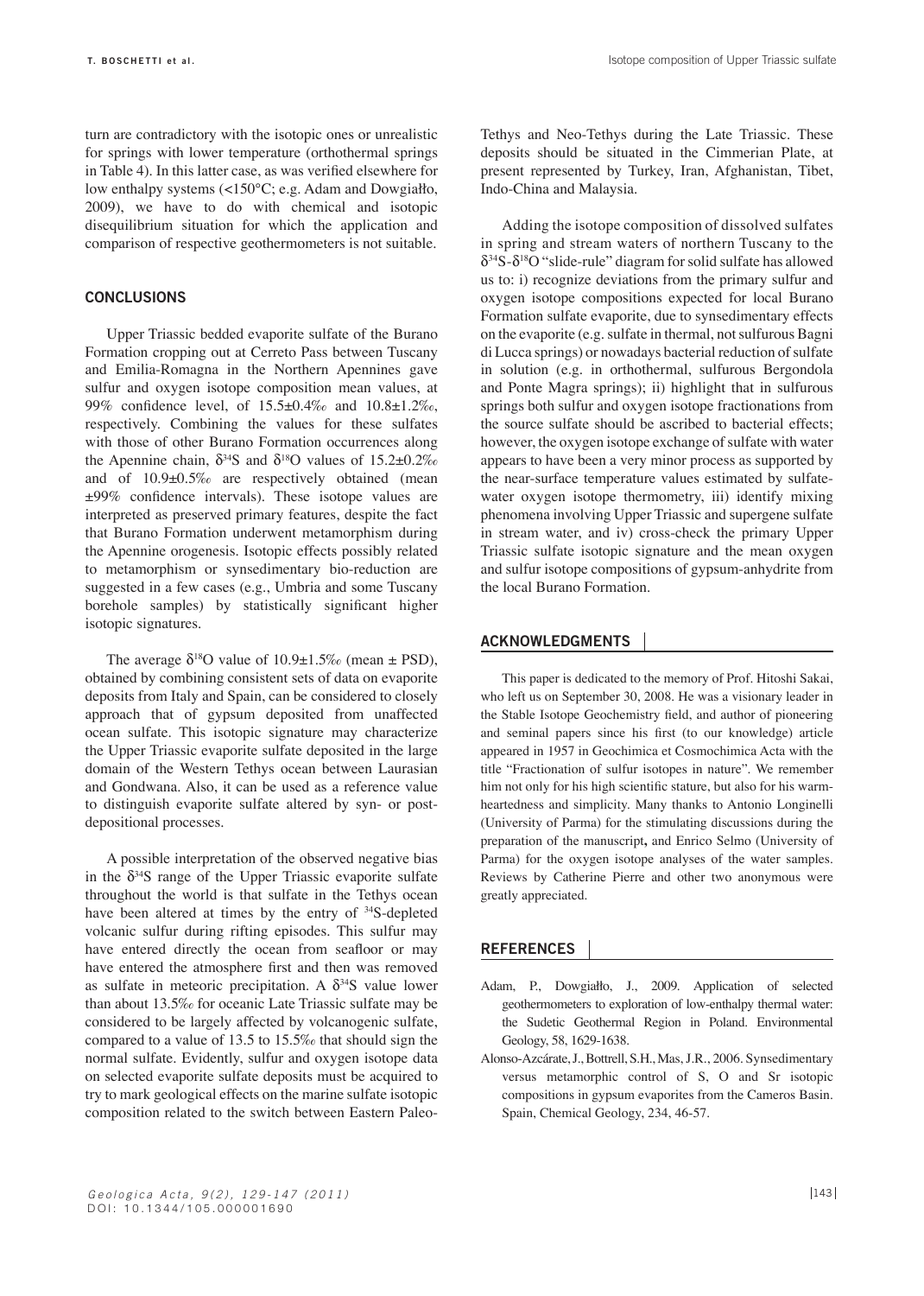- Arnòrsson, S., 1983. Chemical equilibria in Icelandic geothermal systems, implications for chemical geothermal investigations. Geothermics, 12, 119-128.
- Bernini, M., Papani, G., 2002. La distensione della fossa tettonica della Lunigiana nord-occientale (con Carta Geologica alla scala 1:50000). Bollettino della Societa Geologica Italiana, 121, 313-341.
- Bigazzi, G., Laurenzi, M.A., Principe, C., Brocchini, D., 1996. New geochronological data on igneous rocks and evaporites of the Pietre Nere Point (Gargano Peninsula, southern Italy). Bollettino della Societa Geologica Italiana, 115, 439-448.
- Boccaletti, M., Decandia, F.A., Gasperi, G., Gelmini, R., Lassarotto, A., Zanzucchi, G., 1987. Note illustrative della Carta Strutturale dell'Appennino Settentrionale. Siena (Italy), Consiglio Nazionale delle Ricerche, Progetto Finalizzato Geodinamica, Sottoprogetto 5, Modello Strutturale – Gruppo Appennino Settentrionale, Tipografia Senese, 429-1982, 203pp.
- Böhlke, J.K., Mroczkowski, S.J., Coplen, T.B., 2003. Oxygen isotopes in nitrate: new reference materials for 18O:17O:16O measurements and observations on nitrate-water equilibration. Rapid Communication in Mass Spectrometry, 17, 1835-1846.
- Boschetti, T., Venturelli, G., Toscani, L., Barbieri, M., Mucchino, C., 2005. The Bagni di Lucca thermal waters (Tuscany, Italy): an example of  $Ca-SO<sub>4</sub>$  waters with high Na/Cl and low Ca/SO<sub>4</sub> ratios. Journal of Hydrology, 307, 270-293.
- Boschetti, T., Iacumin, P., 2005. Continuous-flow 18O measurements: new approach to standardization, hightemperature thermodynamic and sulfate analysis. Rapid Communication in Mass Spectrometry, 19, 3007-3014.
- Brand, W.A., Coplen, T.B., Aerts-Bijma, A.T., Böhlke, J.K., Gehre, M., Geilmann, H., Gröning, M., Jansen, H.G., Meijer, H.A.J., Mroczkowski, S.J., Qi, H., Soergel, K., Stuart-Williams, H., Weise, S.M., Werner, R.A., 2009. Comprehensive interlaboratory calibration of reference materials for  $\delta^{18}O$  versus VSMOW using various on-line high-temperature conversion techniques. Rapid Communication in Mass Spectrometry, 23, 999-1019.
- Brunner, B., Bernasconi, S.M., Kleikemper, J., Schroth, M.H., 2005. A model for oxygen and sulfur isotope fractionation in sulfate during bacterial sulfate reduction processes. Geochimica et Cosmochimica Acta, 69, 4773-4785.
- Carmignani, L., Kligfield, R., 1990. The transistion from compression to extention in mountain belts: evidence from Northern Apennines Core Complex. Tectonics, 9, 1275- 1303.
- Cerrina Feroni, A., Plesi, G., Fanelli, G., Leoni, L., Martinelli, P., 1983. Contributo alla conoscenza dei processi di grado molto basso (anchimetamorfismo) a carico della Falda Toscana nell'area del ricoprimento apuano. Bollettino della Società Geologica Italiana, 102, 269-280.
- Chiba, H., Kusakabe, M., Hirano, S.I, Matsuo, S., Somiya, A., 1981. Oxygen isotope fractionation factors between anhydrite and water from 100 to 550°C. Earth and Planetary Science Letters, 53, 55-62.
- Chiba, H., Sakai, H., 1985. Oxygen isotope exchange rate between dissolved sulfate and water at hydrothermal temperatures. Geochimica et Cosmochimica Acta, 49, 993-1000.
- Ciarapica, G., Cirilli, S., Passeri, L., Trincianti, E., Zaninetti, L., 1987. Anidriti di Burano et Formation du Monte Cetona (nouvelle formation), biostratigraphie de deux series-types du Trias superieur dans l'Apennin septentrional. Revue de Paléobiologie, 6, 341-409.
- Ciarapica, G., 2007. Regional and global changes around the Triassic–Jurassic boundary reflected in the late Norian– Hettangian history of the Apennine basins. Palaeogeography, Palaeoclimatology, Palaeoecology, 244, 34-51.
- Claypool, G.E., Holser, W.T., Kaplan, I.R., Sakai, H., Zak, I., 1980. The age curves of sulfur and oxygen isotopes in marine sulfate and their mutual interpretation. Chemical Geology, 28,199-260.
- Colombetti, A., Zerilli, A., 1987. Prime valutazioni dello spessore dei gessi triassici mediante sondaggi elettrici verticali nella Valle del F. Secchia (Villa Minozzo-R.E.). Memorie della Società Geologica Italiana, 39, 83-90.
- Coplen, T.B., Krouse, H.R., 1998. Sulphur isotope data consistency improved. Nature, 398, 32.
- Cortecci, G., Longinelli, A., 1971. <sup>18</sup>O/<sup>16</sup>O ratios in sulfate from living marine organisms. Earth and Planetary Science Letters, 11, 273-276.
- Cortecci, G., Longinelli, A., 1973.18O/16O ratios in sulfate from fossil shells. Earth and Planetary Science Letters, 19, 410-412.
- Cortecci, G., Reyes, E., Berti, G., Casati, P., 1981. Sulfur and oxygen isotopes in Italian marine sulfates of Permian and Triassic ages. Chemical Geology, 34, 65-79.
- Cortecci, G., Lattanzi, P., Tanelli, G., 1989. Sulfur, oxygen and carbon isotope geochemistry of barite-iron oxide-pyrite deposits from the Apuane Alps (northern Tuscany, Italy). Chemical Geology, 76, 249-257.
- Cortecci, G., Dinelli, E., Civitavecchia, V., 2000. Isotopic and geochemical features of rocks from Punta delle Pietre Nere, Gargano peninsula, southern Italy. Periodico di Mineralogia, 69, 205-216.
- Cortecci, G., Dinelli, E, Boschetti, T., Arbizzani, P., Pompilio, L., Mussi, M., 2008. The Serchio River catchment, northern Tuscany: Geochemistry of stream waters and sediments, and isotopic composition of dissolved sulfate. Applied Geochemistry, 23, 1513-1543.
- Costagliola, P., Barbieri, M., Benvenuti, M., Lattanzi, P., Castorina, F., 1997. Sr-isotope composition of barite veins at Pollone deposit, Apuane Alps, Tuscany (Italy). Chemie der Erde, 57, 231-242.
- Costantini, A., Lazzarotto, A., Liotta, D., Mazzanti, R., Mazzei, R., Salvatorini, G., 2002. Note illustrative della Carta geologica d'Italia, alla scala 1:50.000, Firenze, Massa Marittima. Siena (Italy), Servizio Geologico d'Italia, Università degli Studi di Siena, Foglio 306, 174pp.
- Delfrati, L., Falorni, P., Groppelli, G., Petti, F.M., 2002. Carta Geologica d'Italia - 1:50.000 - Catalogo delle Formazioni. Fascicolo III - Unità Validate. Agenzia per la Protezione dell'Ambiente e per i Servizi Tecnici (APAT), Quaderni del Servizio Geologico d'Italia, 7(3), 208pp.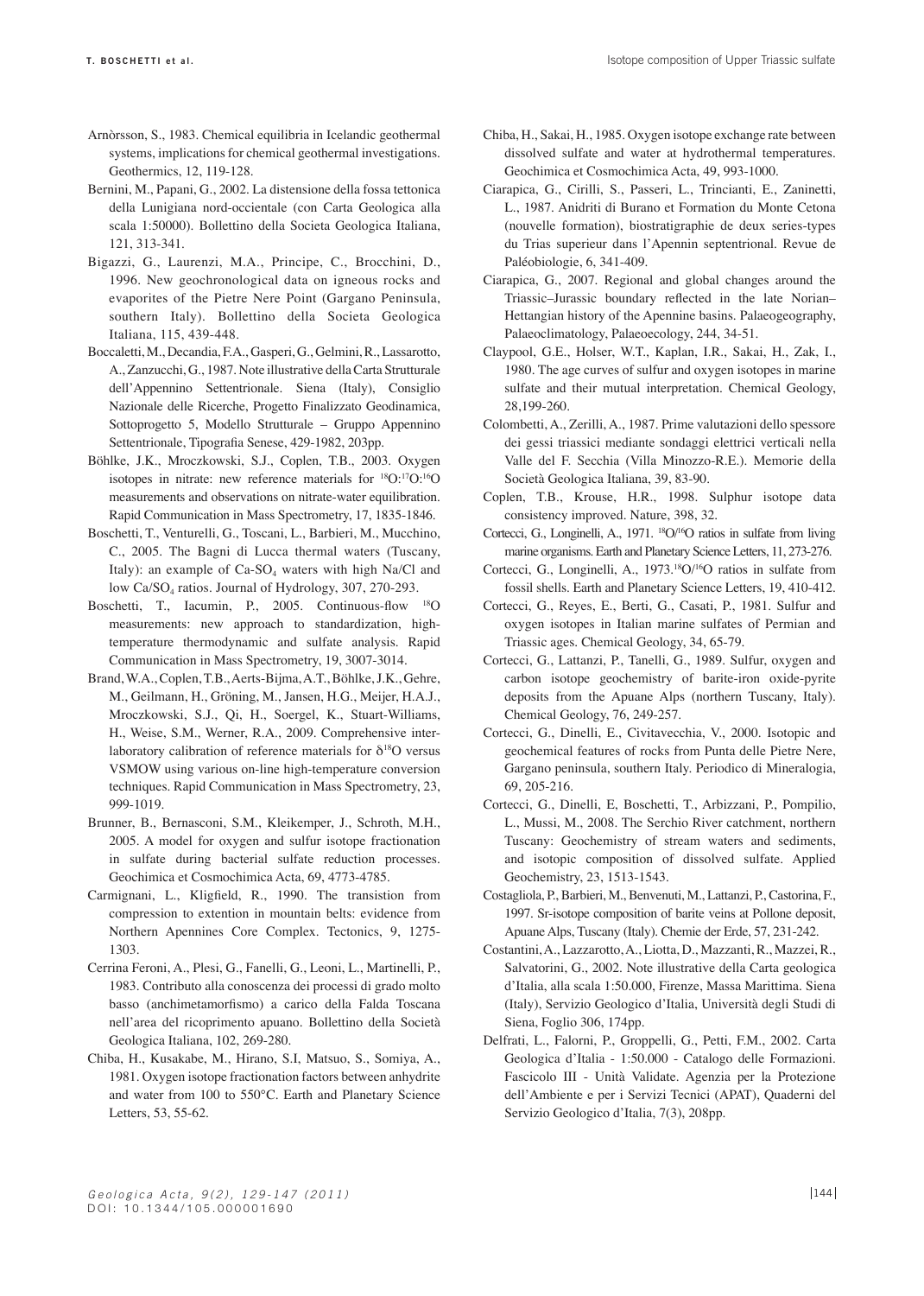- Dinelli, E., Testa, G., Cortecci, G., Barbieri, M., 1999. Stratigraphic and petrographic constraints to trace element and isotope geochemistry of Messinian sulfates of Tuscany. Memorie della Società Geologica Italiana, 54, 61-74.
- Dronkert, H., 1987. Diagenesis of Triassic evaporites in northern Switzerland. Eclogae Geologicae Helvetiae, 80, 397-413.
- Eaton, A.D., Clesceri, L.S., Greenberg, A.E., 1995. Standard Methods for the Examination of Water and Wastewater. Washington DC. (USA), 19th Edition, American Public Health Association-American Water Works Association-Water Environment Federation (APHA-AWWA-WEF), 1325pp.
- Fanlo, I., Ayora, C., 1998. The evolution of the Lorraine evaporite basin: implications for the chemical and isotope composition of the Triassic ocean. Chemical Geology, 146, 135-154.
- Fazzuoli, M., Sani, F., Ferrini, G., Garzonio, C.A., Sguazzoni, G., Becarelli, S., Burchietti, G., Mannori, G., 1998. Geologia del nucleo mesozoico della Val di Lima (Province di Pistoia e Lucca, Appennino Settentrionale). Nota illustrativa della carta geologica (scala 1:25.000). Bollettino Società Geologia Italiana, 117, 479-535.
- Forti, P., Francavilla, F., Prata, E., Rabbi, E., 1988. Idrochimica ed idrogeologia della formazione evaporitica Triassica dell'alta val Secchia con particolare riguardo alle fonti di Poiano. In: Forti, P. (ed.). L'area carsica dell'alta val Secchia - Studio interdisciplinare dei caratteri ambientali. Regione Emilia-Romagna e Provincia di Reggio Emilia, 82-111.
- Fournier, R.O., 1977. Chemical geothermometers and mixing models for geothermal systems. Geothermics, 5, 41-50.
- Fournier, R.O., 1991. Water geothermometers applied to geothermal energy. In: D'Amore, F. (ed.). Application of Geochemistry in Geothermal Reservoir Development. Rome (Italy), United Nations Institute for Training and Research/ United Nations Development Programme (UNITAR/UNDP) Publications, 37-69.
- Fritz, P., Basharmal, G.M., Drimmie, R.J., Ibsen, J., Qureshi, R.M. 1989. Oxygen isotope exchange between sulfate and water during bacterial reduction of sulfate. Chemical Geology, Isotope Geoscience Section, 79, 99-105.
- Giesemann, A., Jager H.J., Norman, A.L., Krouse, H.P., Brand, W.A. 1994. On-line sulfur-isotope determination using an elemental analyzer coupled to a mass spectrometer. Analytical Chemistry, 66, 2816-2819.
- Gonfiantini, R., Stichler, W., Rozanski, K., 1995. Standards and intercomparison materials distributed by the International Atomic Energy Agency for stable isotope measurements. Viena (Austria), Reference and Intercomparison Materials for Stable Isotopes of Light Elements, International Atomic Energy Agency - Technical Document (IAEA-TECDOC), 825, 13-29.
- Götzinger, M.A., Lein, R., Pak, E., 2001. Geologie, Mineralogie und Schwefelisotopie ostalpiner "Keuper-Gipse": Vorbericht und Diskussion. Mitteilungen der Österreichische Mineralogische Gesellschaft, 146, 95-96.
- Grinenko, V.A., Ustinov, V.I., 1991. Dynamics of sulfur and oxygen isotope fractionation during bacterial reduction. Geochemistry International, 28, 21-30.
- Gündoğan, İ., Helvaci, C., Sözbilir, H., 2008. Gypsiferous carbonates at Honaz Dağı (Denizli): First documentation of Triassic gypsum in western Turkey and its tectonic significance. Journal of Asian Earth Sciences, 32, 49-65.
- Halas, S., Szaran, J., Czarnacki, M., Tanweer, A., 2007. Refinements in BaSO<sub>4</sub> to CO<sub>2</sub> preparation and  $\delta^{18}$ O calibration of the sulfate reference materials NBS-127, IAEA SO-5 and IAEA SO-6. Geostandards and Geoanalytical Research, 31, 61-68.
- Holser, W.T., 1977. Catastrophic chemical events in the history of the ocean. Nature, 267, 403-408.
- Holser, W.T., Kaplan, I.R., Sakai, H., Zak, I., 1979. Isotope geochemistry of oxygen in the sedimentary sulfate cycle. Chemical Geology, 25, 1-17.
- Kampschulte, A., Strauss, H., 2004. The sulphur isotopic evolution of Phanerozoic seawater based on the analysis of structural substituted sulphate in carbonates. Chemical Geology, 204, 255-286.
- Kusakabe, M., Komoda, Y., 1992. Sulfur isotopic effects in the disproportionation reaction of sulfur dioxide at hydrothermal temperatures. Report of Geological Survey of Japan, 279, 93-96.
- Lloyd, R.M., 1968. Oxygen isotope behaviour in the sulfate-water system. Journal of Geophysical Research, 73, 6099-7110.
- Leoni, L, Pertusati, P.C., 2002. Il metamorfismo dei depositi clastici triassici di Lerici – S. Terenzio, del Passo del Cerreto, di Collagna (Val di Secchia) e di Soraggio (Appennino Settentrionale). Atti della Società Toscana di Scienze Naturali, Memorie, Serie A, 108, 113-124.
- Longinelli, A., 1968. Oxygen isotopic composition of sulfate ions in water from thermal springs. Earth and Planetary Science Letters, 4, 206-210.
- Longinelli, A., 1989. Oxygen-18 and sulphur-34 in dissolved oceanic sulphate and phosphate. In: Fritz, P., Fontes, J.Ch. (eds.). Handbook of Environmental Isotope Geochemistry, The Marine Environment. Amsterdam, Elsevier, 3, 219-255.
- Longinelli, A., Flora, O., 2007. Isotopic composition of gypsum samples of Permian and Triassic age from the north-eastern Italian Alps: Palaeoenvironmental implications. Chemical Geology, 245, 275-284.
- Lugli, S., 2001. Timing of post-depositional events in the Burano Formation of the Secchia valley (Upper Triassic, Northern Apennines), clues from gypsum-anhydrite transitions and carbonate metasomatism. Sedimentary Geology, 140, 107- 122.
- Lugli, S., Morteani, G., Blamart, D., 2002. Petrographic, REE, fluid inclusion and stable isotope study of magnesite from the Upper Triassic Burano Evaporites (Secchia Valley, northern Apennines): contributions from sedimentary, hydrothermal and metasomatic sources. Mineralium Deposita, 37, 480-494.
- Marcoux, J., Baud, A., Ricou, L.E., Gaetani, M., Krystyn, L., Bellion, Y., Guiraud, R., Besse, J., Gallet, Y., Jaillard, E., Moreau, C., Theveniaut, H., 1993. Late Norian (215-212 Ma). In: Dercourt, J., Ricou, L.E., Vrielynck, B. (eds.). Atlas Tethys Palaeoenvironmetal Maps. Gauthier-Villars (Paris), Explanatory Notes, 35-53.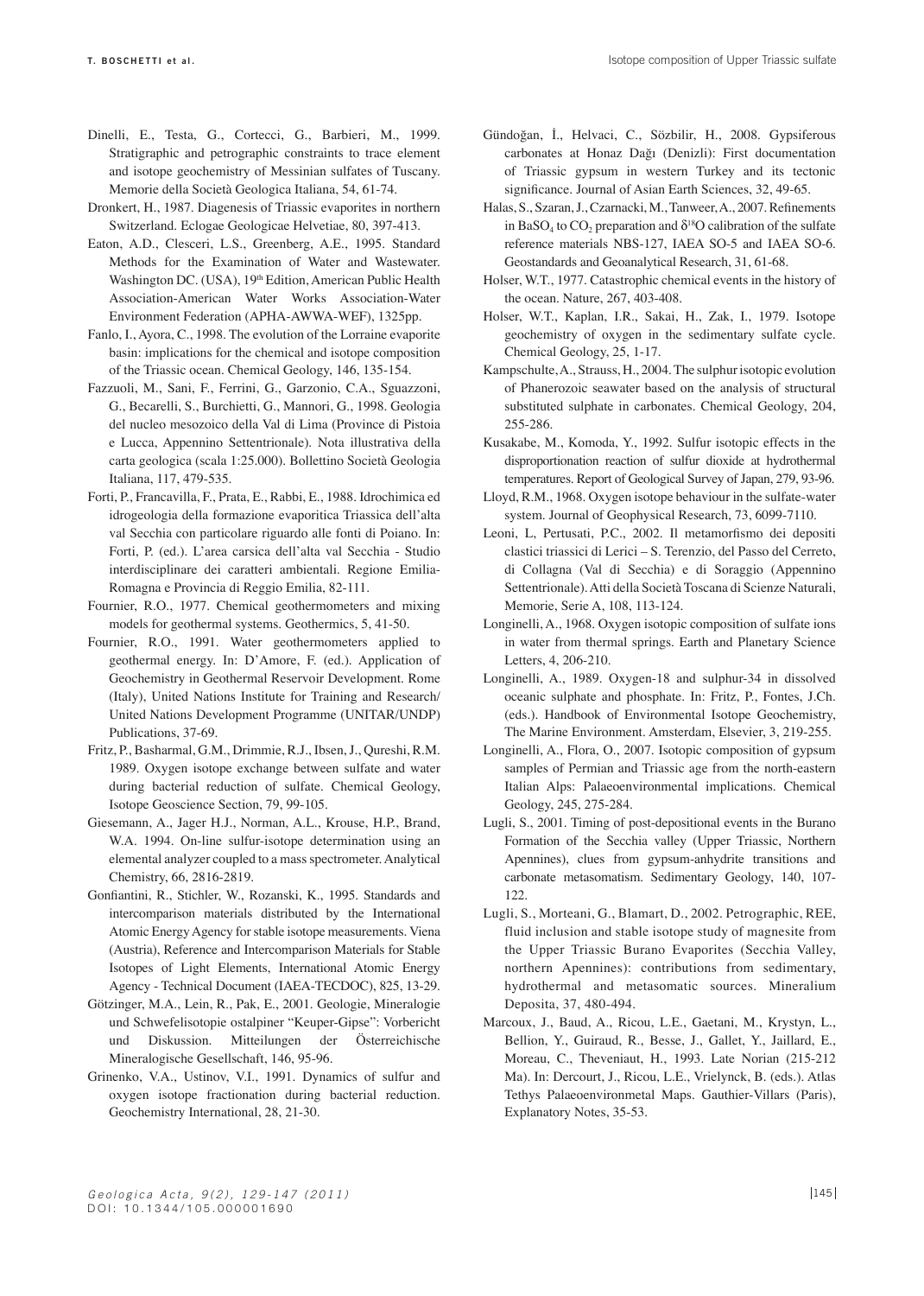- Martini, R., Gandin, A., Zaninetti, L., 1989. Sedimentology, stratigraphy and micropaleontology of the Triassic evaporitic sequence in the subsurface of Boccheggiano and in some outcrops of southern Tuscany (Italy). Rivista Italiana di Paleontologia e Stratigrafia, 95, 3-28.
- Martinis, B., Pieri, M., 1963. Alcune notizie sulla formazione evaporitica del Triassico nell'Italia centrale e meridionale. Memorie della Società Geologica Italiana, 4, 649-678.
- McHone, J.G., 2003. Volatile Emissions From Central Atlantic Magmatic Province Basalts: Mass Assumptions and Environmental Consequences. In: Hames, W., Mchone, J.G., Renne, P.R., Ruppel, C. (eds.). The Central Atlantic Magmatic Province. Insights from Fragments of Pangea. American Geophysical Union (AGU), Geophysical Monograph series, 136, 241-254.
- Milanese, F., 1993. Metamorfismo ed assetto strutturale del basamento nella porzione sud-orientale dell'area geotermica toscana. Master Degree Thesis. Pisa (Italy), University of Pisa, 292pp.
- Mizutani, Y., Rafter, T.A., 1969. Oxygen isotopic composition of sulphates: Part 3. Oxygen isotopic fractionation in the bisulphate ion water system. New Zealand Journal of Science, 12, 54-59.
- Motulsky, H.M.D., 1995. Intuitive Biostatistics. New York, Oxford University Press, 386pp.
- Newton, R.J., Pevitt, E.L., Wignall, P.B., Bottrell, S.H., 2004. Large shifts in the isotopic composition of seawater sulphate across the Permo-Triassic boundary in northern Italy. Earth and Planetary Science Letters, 218, 331-345.
- Nielsen, H., 1989. Local and global aspects of the sulphur isotope age curve of oceanic sulphate. In: Brimblecombe, P., Lein, A.Yu. (eds.). Evolution of the Global Biogeochemical Sulphur Cycle, SCOPE 39. New York, John Wiley & Sons Ltd., 57-64.
- Nishimura, Y., Kajiwara, Y., 2000. Sulfur isotope fractionation of carbonate structurally substitutes sulfate in modern marine mollusk shells. University of Tsukuba, Annual Report of the Institute of Geoscience, 26, 37-40.
- Ogg, J.G., 2004. The Triassic Period. In: Gradstein, F.M., Ogg, J.G., Smith, A.G. (eds.). A Geologic Time Scale. Cambridge, Cambridge University Press, 271-306.
- Passeri, L., 1975. L'ambiente deposizionale della formazione evaporitica nel quadro della paleogeografia del Norico Tosco-Umbro-Marchigiano. Bollettino della Società Geologica Italiana, 94, 231-268.
- Paytan, A., Kastner, M., Campell, D., Thiemens, M.H., 2004. Seawater sulfur isotope fluctuations in the Cretaceous. Science, 304, 1663-1665.
- Pearson, F.J., Balderer, W., Loosli, H.H., Lehaman, B.E., Matter, A., Peters, Tj., Schmassmann, H., Gautschi, A., 1991. Applied Isotope Hydrogeology-A case study in Northern Switzerland. Studies in Environmental Science 43. Amsterdam, Elsevier, 439pp.
- Prokoph, A., Shields, G.A., Veizer, J., 2008. Compilation and timeseries analysis of a marine carbonate  $\delta^{18}O$ ,  $\delta^{13}C$ ,  $\delta^{8}Sr$  and δ34S database through Earth history. Earth Science Review, 87, 113-133.
- Raab, M., Spiro, B., 1991. Sulfur isotopic variations during seawater evaporation with fractional crystallization. Chemical Geology, Isotope Geoscience Section, 86, 323-333.
- Rees, C.E., Holt, B.D., 1991. The isotopic analysis of sulfur and oxygen. In: Krouse, H.R., Grinenko, V.A. (eds.). Stable Isotopes - Natural and Anthropogenic Sulphur in the Environment, SCOPE 43. New York, John Wiley & Sons Ltd., 43-64.
- Reutter, K.J., Teichmüller, M., Teichmüller, R., Zanzucchi, G., 1983. The Coalification Pattern in the Northern Apennines and its Palaeogeothermic and Tectonic Significance. International Journal of Earth Sciences, 72, 861-893.
- Rick, B., 1990. Sulphur and oxygen isotopic composition of Swiss Gipskeuper (Upper Triassic). Chemical Geology, Isotope Geoscience Section, 80, 243-250.
- Robertson, A.H.F., Ustaömer, T., Pickett, E.A., Collins, A.S., Andrew, T., Dixon, J.E., 2004. Testing models of Late Palaeozoic–Early Mesozoic orogeny in Western Turkey: support for an evolving open-Tethys model. Journal of the Geological Society, 161, 501-511.
- Seal, R.R.II, Alpers, C.N., Rye, R.O., 2000. Stable isotope systematics of sulfate minerals. In: Alpers, C.N., Jambor, J.L., Nordstrom, D.K. (eds.). Sulfate Minerals - Crystallography, Geochemistry, and Environmental Significance. Reviews in Mineralogy and Geochemistry, 40, 541-602.
- Schoeller, H., 1962. Les eaux souterraines. Hydrologie dynamique et chimique, Recherche, Exploitation et Évaluation des Ressources. Paris, Masson et Cie, 642pp.
- Schroll, E., Shulz, O., Pak, E., 1983. Sulphur isotope distribution in the Pb-Zn-deposit Bleiberg (Carinthia, Austria). Mineralium Deposita, 18, 17-25.
- Schroll, E., Rantitsch, G., 2005. Sulfur isotope patterns in the Bleiberg deposit (Eastern Alps) and their implications for genetically affiliated. Mineralogy and Petrology, 84, 1-18.
- Stampfli, G.M., Borel, G.D., 2002. A plate tectonic model for the Paleozoic and Mesozoic constrained by dynamic plate boundaries and restored synthetic oceanic isochrons. Earth and Planetary Science Letters, 196, 17-33.
- Stampfli, G.M., Marchant, R.H., 1997. Geodynamic evolution of the Tethyan margins of the western Alps. In: Pfiffner, O.A, Lehner, P., Heitzmann P., Müller, St., Steck A. (eds.). Deep Structure of the Swiss Alps – Results from NRP20. Birkhaüser Verlag, Basel, 123-138.
- Strauss, H., 1997. The isotopic composition of sedimentary sulfur through time. Palaeogeography, Palaeoclimatology, Palaeoecology, 132, 97-118.
- Szaran, J., Niezgoda, H., Halas, S., 1998. New determination of oxygen and sulphur isotope fractionation between gypsum and dissolved sulphate. Materials and Geoenvironment (RMZ), 45, 180-182.
- Tanner, L.H., Lucas, S.G., Chapman, M.G., 2004. Assessing the record and causes of Late Triassic extinctions. Earth-Science Reviews, 65, 103-139.
- Taylor, B.E., 1986. Magmatic volatiles: isotopic variation of C, H, and S. In: Valley, J.W., Taylor, H.P., O'Neil, J.R. (eds.). Stable Isotopes in High Temperature Geological Processes.